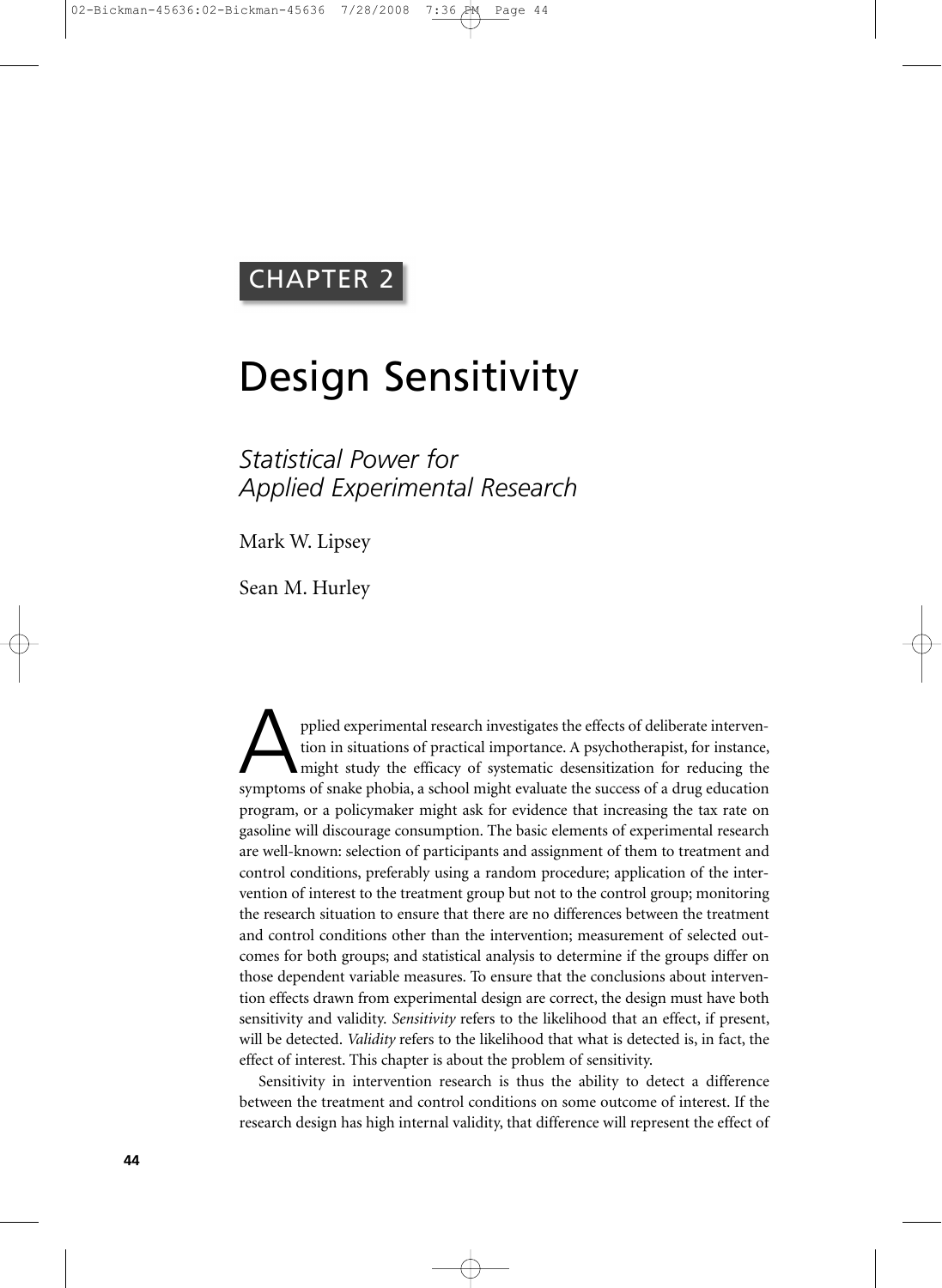the intervention under investigation. What, then, determines our ability to detect it? Answering this question requires that we specify what is meant by *detecting a difference* in experimental research. Following current convention, we will take this to mean that statistical criteria are used to reject the null hypothesis of no difference between the mean on the outcome measure for the persons in the treatment condition and the mean for those in the control condition. In particular, we conclude that there is an effect if an appropriate statistical test indicates a statistically significant difference between the treatment and control means.

Our goal in this chapter is to help researchers "tune" experimental design to maximize sensitivity. However, before we can offer a close examination of the practical issues related to design sensitivity, we need to present a refined framework for describing and assessing the desired result—a high probability of detecting a given magnitude of effect if it exists. This brings us to the topic of *statistical power,* the concept that will provide the idiom for this discussion of design sensitivity.

# **The Statistical Power Framework**

In the final analysis, applied experimental research comes down to just that: analysis (data analysis, that is). After all the planning, implementation, and data collection, the researcher is left with a set of numbers on which the crucial tests of statistical significance are conducted. There are four possible scenarios for this testing. There either *is* or *is not* a real treatment versus control difference that would be apparent if we had complete data for the entire population from which our sample was drawn (but we don't). And, for each of these situations, the statistical test on the sample data either *is* or *is not* significant. The various combinations can be depicted in a  $2 \times 2$  table along with the associated probabilities, as shown in Table 2.1.

Finding statistical significance when, in fact, there is no effect is known as Type I error; the Greek letter  $\alpha$  is used to represent the probability of that happening. Failure to find statistical significance when, in fact, there is an effect is known as Type II error; the Greek letter β is used to represent that probability. Most important, statistical power is the probability  $(1 - \beta)$  that statistical significance will be attained

| Table 2.1 | The Possibilities of Error in Statistical Significance Testing of Treatment |
|-----------|-----------------------------------------------------------------------------|
|           | (T) Versus Control (C) Group Differences                                    |

| <b>Conclusion From Statistical</b>                               | Population Circumstances                                |                                                  |  |  |
|------------------------------------------------------------------|---------------------------------------------------------|--------------------------------------------------|--|--|
| Test on Sample Data                                              | T and C Differ                                          | T and C Do Not Differ                            |  |  |
| Significant difference<br>(reject null hypothesis)               | Correct conclusion<br>Probability = $1 - \beta$ (power) | Type I error<br>Probability = $\alpha$           |  |  |
| No significant difference<br>(fail to reject null<br>hypothesis) | Type II error<br>Probability = $\beta$                  | Correct conclusion<br>Probability = $1 - \alpha$ |  |  |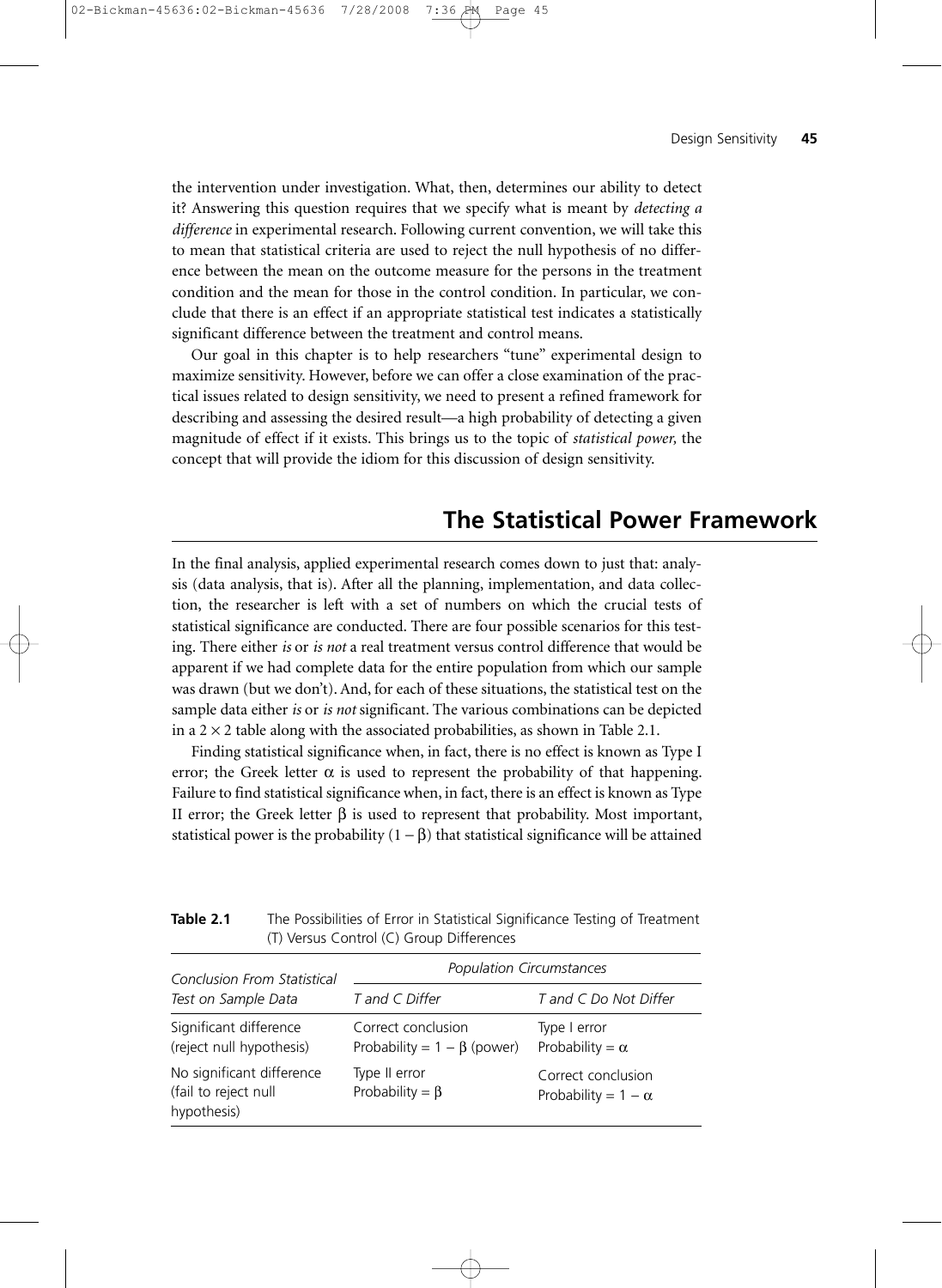given that there really is an intervention effect. This is the probability that must be maximized for a research design to be sensitive to actual intervention effects.

Note that α and β in Table 2.1 are statements of *conditional* probabilities. They are of the following form: *If* the null hypothesis is true (false), *then* the probability of an erroneous statistical conclusion is  $\alpha$  (β). When the null hypothesis is true, the probability of a statistical conclusion error is held to 5% by the convention of setting  $\alpha$  = .05. When the null hypothesis is false (i.e., there is a real effect), however, the probability of error is  $\beta$ , and  $\beta$  can be quite large. If we want to design experimental research in which statistical significance is found when the intervention has a real effect, then we must design for a low β error, that is, for high statistical power  $(1 – β)$ .

An important question at this juncture concerns what criterion level of statistical power the researcher should strive for—that is, what level of risk for Type II error is acceptable? By convention, researchers generally set  $\alpha = .05$  as the maximum acceptable probability of a Type I error. There is no analogous convention for beta. Cohen (1977, 1988) suggested  $\beta = 0.20$  as a reasonable value for general use (more specifically, he suggested that power, equal to  $1 - \beta$ , be at least .80). This suggestion represents a judgment that Type I error is four times as serious as Type II error. This position may not be defensible for many areas of applied research where a null statistical result for a genuinely effective intervention may represent a great loss of valuable practical knowledge.

A more reasoned approach would be to analyze explicitly the cost-risk issues that apply to the particular research circumstances at hand (more on this later). At the first level of analysis, the researcher might compare the relative seriousness of Type I and Type II errors. If they are judged to be equally serious, the risk of each should be kept comparable; that is, alpha should equal beta. Alternatively, if one is judged to be more serious than the other, it should be held to a stricter standard even at the expense of relaxing the other. If a convention must be adopted, it may be wise to assume that, for intervention research of potential practical value, Type II error is at least as important as Type I error. In this case, we would set  $β = .05$ , as is usually done for α, and thus attempt to design research with power (1 – β) equal to .95.

# **Determinants of Statistical Power**

There are four factors that determine statistical power: sample size, alpha level, statistical test, and effect size.

*Sample Size.* Statistical significance testing is concerned with sampling error, the expectable discrepancies between sample values and the corresponding population value for a given sample statistic such as a difference between means. Because sampling error is smaller for large samples, it is less likely to obscure real differences between means and statistical power is greater.

*Alpha Level.* The level set for alpha influences the likelihood of statistical significance—larger alpha makes significance easier to attain than does smaller alpha. When the null hypothesis is false, therefore, statistical power increases as alpha increases.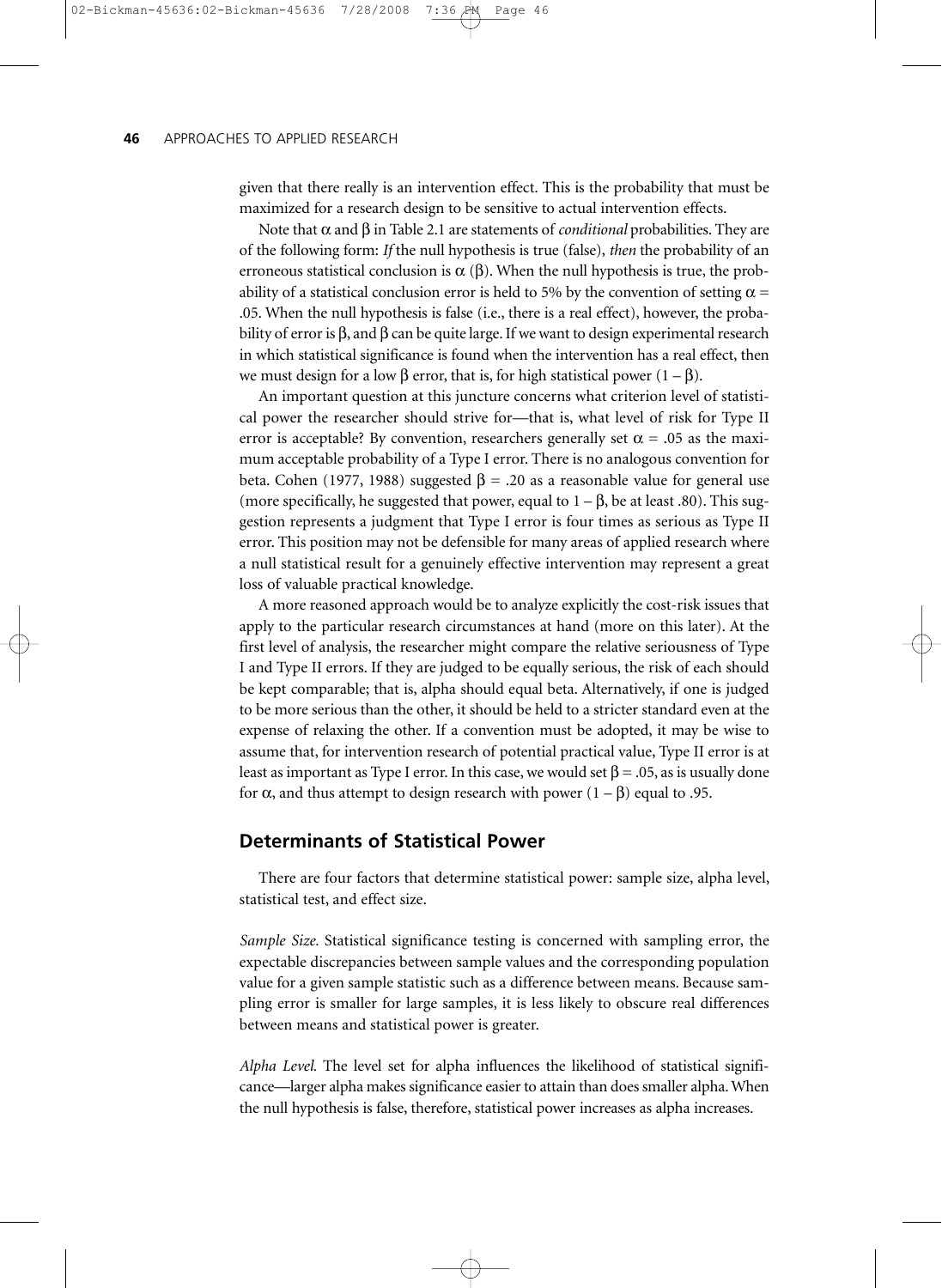*Statistical Test.* Because investigation of statistical significance is made within the framework of a particular statistical test, the test itself is one of the factors determining statistical power.

*Effect Size.* If there is a real difference between the treatment and control conditions, the size of that difference will influence the likelihood of attaining statistical significance. The larger the effect, the more probable is statistical significance and the greater the statistical power. For a given dependent measure, effect size can be thought of simply as the difference between the means of the treatment versus control *populations.* In this form, however, its magnitude is partly a function of how the dependent measure is scaled. For most purposes, therefore, it is preferable to use an effect size formulation that standardizes differences between means by dividing by the standard deviation to adjust for arbitrary units of measurement. The effect size (*ES*) for a given difference between means, therefore, can be represented as follows:

$$
\mathit{ES} = \frac{\mu_t - \mu_c}{\sigma}
$$

where  $\mu$ , and  $\mu$  are the respective means for the treatment and control populations and  $\sigma$  is their common standard deviation. This version of the effect size index was popularized by Cohen (1977, 1988) for purposes of statistical power analysis and is widely used in meta-analysis to represent the magnitude of intervention effects (Lipsey & Wilson, 2000). By convention, effect sizes are computed so that positive values indicate a "better" outcome for the treatment group than for the control group, and negative values indicate a "better" outcome for the control group.

For all but very esoteric applications, the most practical way actually to estimate the numerical values for statistical power is to use precomputed tables or a computer program. Particularly complete and usable reference works of statistical power tables have been published by Cohen (1977, 1988). Other general reference works along similar lines include those of Kraemer and Thiemann (1987), Lipsey (1990), and Murphy and Myors (2004). Among the computer programs available for conducting statistical power calculations are Power and Precision (from Biostat), nQuery Advisor (from Statistical Solutions), and SamplePower (from SPSS). In addition, there are open access power calculators on many statistical Web sites. The reader should turn to sources such as these for information on determining statistical power beyond the few illustrative cases presented in this chapter.

Figure 2.1 presents a statistical power chart for one of the more common situations. This chart assumes (a) that the statistical test used is a *t* test, one-way ANOVA, or other parametric test in this same family (more on this later) and (b) that the conventional  $\alpha$  = .05 level is used as the criterion for statistical significance. Given these circumstances, the chart shows the relationships among power  $(1 - \beta)$ , effect size (*ES*), and sample size (*n* for each group) plotted on sideways log-log paper, which makes it easier to read values for the upper power levels and the lower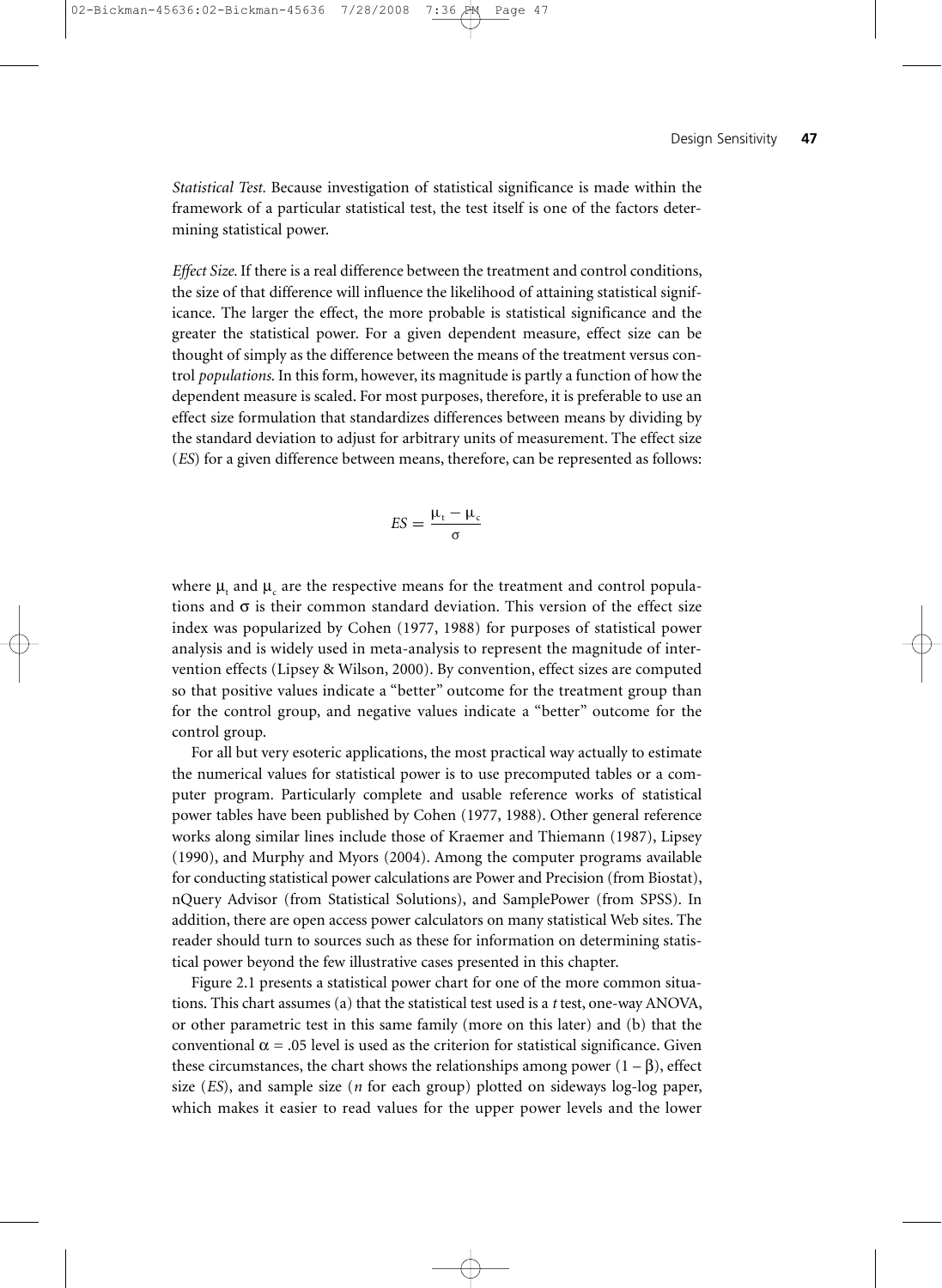

**Figure 2.1** Power Chart for  $\alpha = .05$ , Two-Tailed, or  $\alpha = .025$ , One-Tailed

sample sizes. This chart shows, for instance, that if we have an experiment with 40 participants in each of the treatment and control groups (80 total), the power to detect an effect size of .80 (.8 standard deviations difference between the treatment and control group means) is about .94 (i.e., given a population *ES* = .80 and group  $n = 40$ , statistical significance would be expected 94% of the time at the  $\alpha = .05$  level with a *t* test or one-way ANOVA).

# **Optimizing Statistical Power**

To maximize the sensitivity of experimental research for detecting intervention effects using conventional criteria of statistical significance, the researcher must maximize statistical power. In the remainder of this chapter, we examine each of the determinants of statistical power and discuss how it can be manipulated to enhance power. The objective of this discussion is to provide the researcher with the conceptual tools to design experimental research with the greatest possible sensitivity to intervention effects given the resources available. Moreover, in those cases where an appropriately high level of statistical power cannot be attained, these same concepts can be used to analyze the limitations of the research design and guard against misinterpretation.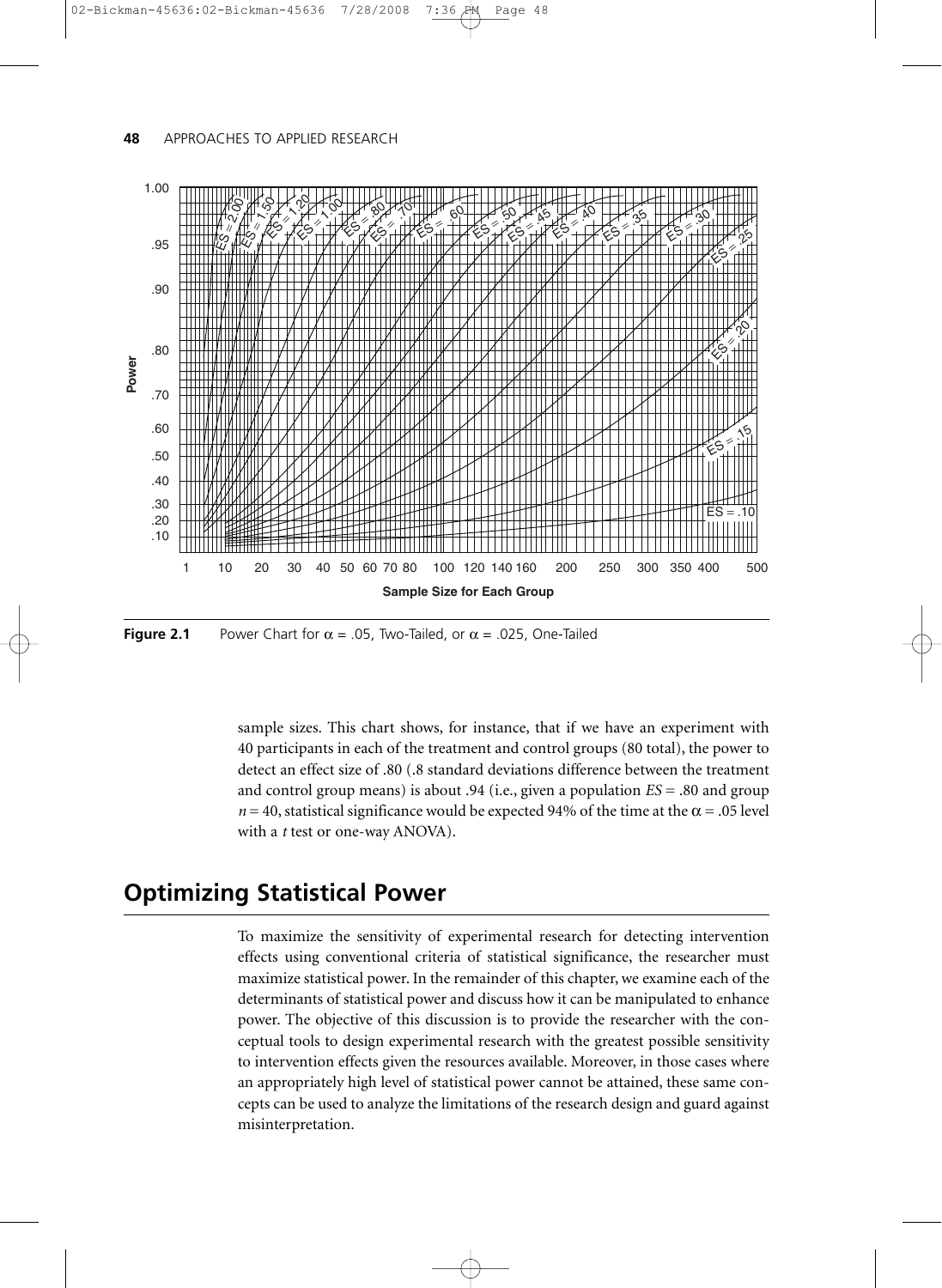# **Sample Size**

The relationship between sample size and statistical power is so close that many textbooks discuss power only in terms of determining the sample size necessary to attain a desired power level. A look at Figure 2.1 makes clear why sample size warrants so much attention. Virtually any desired level of power for detecting any given effect size can be attained by making the samples large enough.

The difficulty that the relationship between sample size and statistical power poses for intervention research is that the availability of participants is often limited. Although a researcher can increase power considerably by parading a larger number of participants through the study, there must be individuals ready to march before this becomes a practical strategy. In practical intervention situations, relatively few persons may be appropriate for the intervention or, if there are enough appropriate persons, there may be limits on the facilities for treating them. If facilities are adequate, there may be few who volunteer or whom program personnel are willing to assign; or, if assigned, few may sustain their participation until the study is complete. The challenge for the intervention researcher, therefore, is often one of keeping power at an adequate level with modest sample sizes. If modest sample sizes in fact generally provided adequate power, this particular challenge would not be very demanding. Unfortunately, they do not.

Suppose, for instance, that we decide that *ES* = .20 is the minimal effect size that we would want our intervention study to be able to detect reliably. An *ES* of .20 is equivalent to a 22% improvement in the success rate for the treatment group (more on this later). It is also the level representing the first quintile in the effect size distribution derived from meta-analyses of psychological, behavioral, and education intervention research (Lipsey & Wilson, 1993). Absent other considerations, therefore,  $ES = .20$  is a reasonable minimal effect size to ask research to detect—it is not so large that it requires heroic assumptions to think it might actually be produced by an intervention and not so small that it would clearly lack practical significance.

If we calculate the sample size needed to yield a power level of .95 ( $\beta = \alpha = .05$ ), we find that the treatment and control group must each have a minimum of about 650 participants for a total of about 1,300 in both groups (see Figure 2.1). The sample sizes in social intervention research are typically much smaller than that, often less than 100 in each group. If we want to attain a power level for *ES* = .20 that makes Type II error as small as the conventional limit on Type I error through sample size alone, then we must increase the number of participants quite substantially over the average in present practice. Even attaining the more modest .80 power level suggested as a minimum by Cohen (1988) would require a sample size of about 400 per treatment group, larger than many studies can obtain.

Increased sample size is thus an effective way to boost statistical power and should be employed whenever feasible, but its costs and limited availability of participants may restrict the researcher's ability to use this approach. It is important, therefore, that the researcher be aware of other routes to increasing statistical power. The remainder of this chapter discusses some of these alternate routes.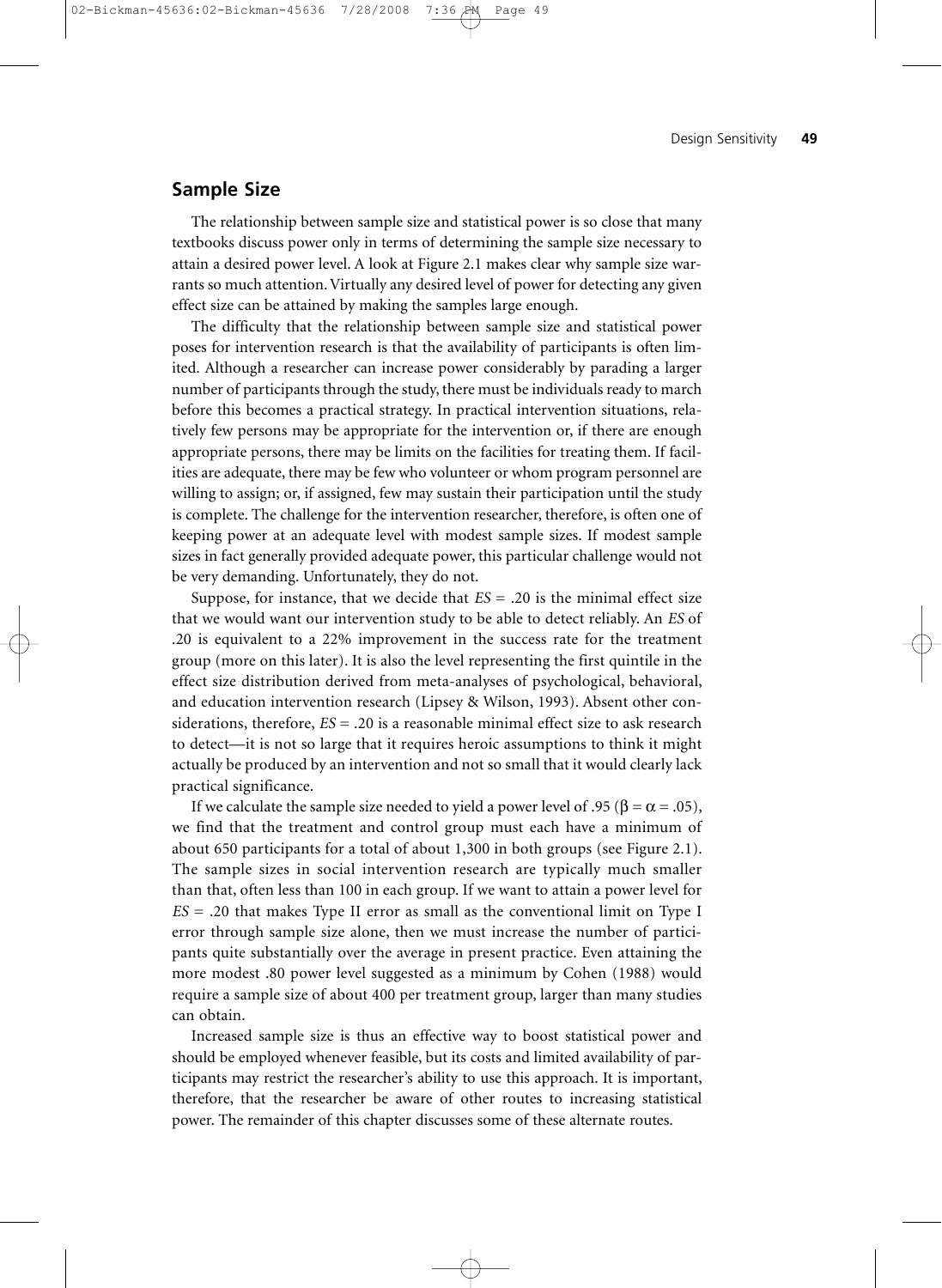# **Alpha Level**

Alpha is conventionally set at .05 for statistical significance testing and, on the surface, may seem to be the one straightforward and unproblematic element of statistical power for the intervention researcher. That impression is misleading. An  $\alpha$  of .05 corresponds to a .95 probability of a correct statistical conclusion only when the null hypothesis is true. However, a relatively conservative alpha makes statistical significance harder to attain when the null hypothesis is false and, therefore, decreases the statistical power. Conversely, relaxing the alpha level required for statistical significance increases power. The problem is that this reduction in the probability of a Type II error comes at the expense of an increased probability of a Type I error. This means that the researcher cannot simply raise alpha until adequate power is attained but, rather, must find some appropriate balance between alpha and beta. Both Type I error (α) and Type II error (β) generally have important implications in the investigation of intervention effects. Type I error can mean that an ineffective or innocuous intervention is judged beneficial or, possibly, harmful, whereas Type II error can permit a truly effective intervention (or a truly harmful one) to go undiscovered. Though little has been written in recent years about how to think about this balancing act, useful perspectives can be found in Brown (1983), Cascio and Zedeck (1983), Nagel and Neef (1977), and Schneider and Darcy (1984). In summary form, the advice of these authors is to consider the following points in setting error risk levels.

*Prior Probability.* Because the null hypothesis is either true or false, only one type of inferential error is possible in a given study—Type I for a true null hypothesis and Type II for a false null hypothesis. The problem, of course, is that we do not know if the null hypothesis is true or false and, thus, do not know which type of error is relevant to our situation. However, when there is evidence that makes one alternative more likely, the associated error should be given more importance. If, for example, prior research tends to show an intervention effect, the researcher should be especially concerned about protection against Type II error and should set beta accordingly.

*Directionality of Significance Testing.* A significance test of a one-tailed hypothesis (e.g., that the treatment group mean is superior to the control group) conducted at a given  $\alpha$  level has higher power (smaller beta) than a two-tailed test at the same alpha (e.g., that the treatment group is either superior *or* inferior to control). In applied intervention research, concern often centers on one direction of effects, for instance, whether a new intervention is better than an existing one. In these situations, it may be reasonable to argue that one-tailed tests are justified and that using two-tailed tests amounts to inappropriate restriction of the alpha level. Such an argument implies that a negative intervention effect, should it occur, is of no interest, however—a rather strong claim for many kinds of intervention.

*Relative Costs and Benefits.* Perhaps the most important aspect of error risk in intervention research has to do with the consequences of an error. Rarely will the costs of each type of error be the same, nor will the benefits of each type of correct inference. Sometimes, intervention effects and their absence can be interpreted directly in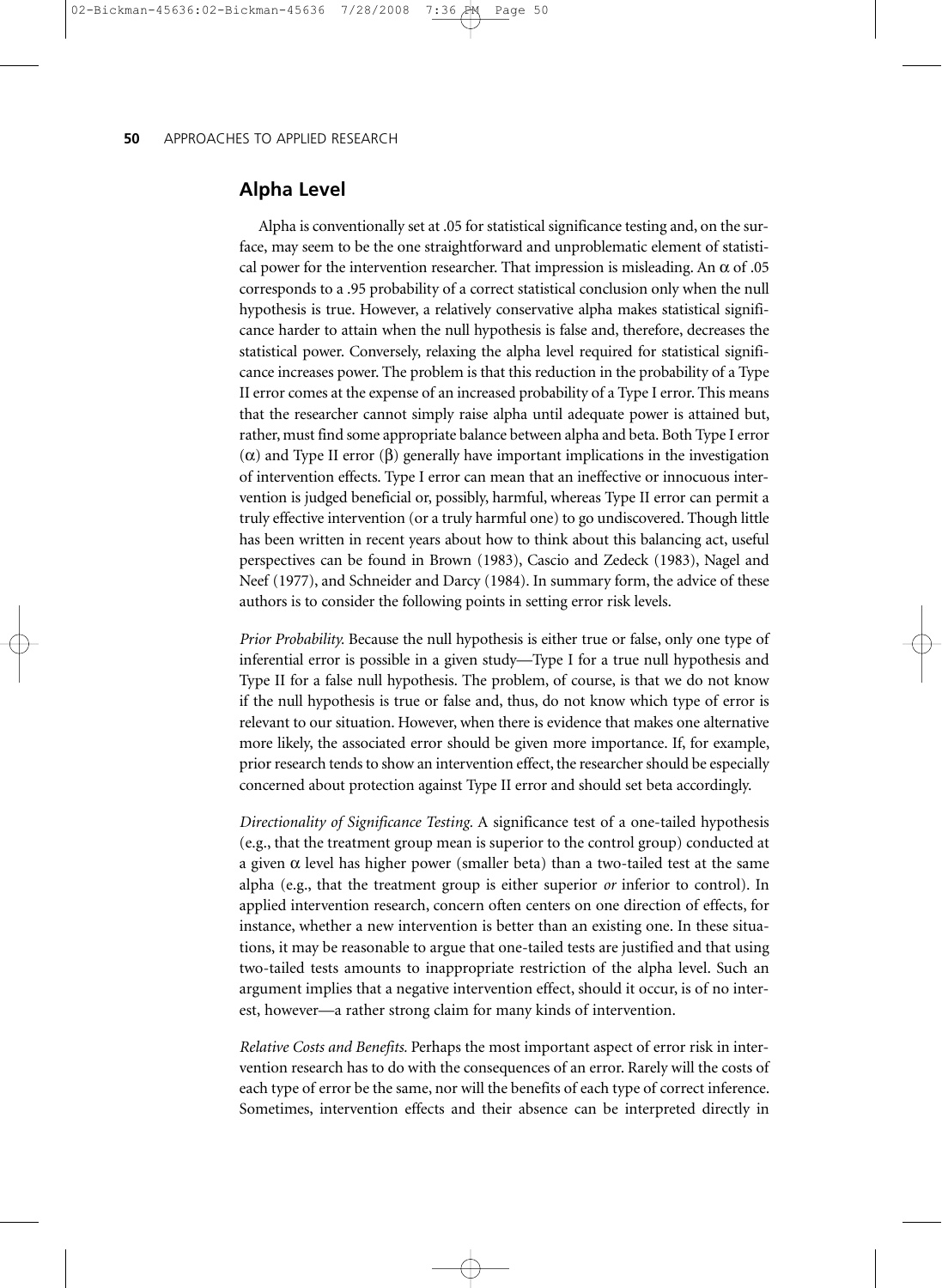terms of dollars saved or spent, lives saved or lost, and the like. In such cases, the optimal relationship between alpha and beta error risk should be worked out according to their relative costs and benefits. When the consequences of Type I and Type II errors cannot be specified in such definite terms, the researcher may still be able to rely on some judgment about the relative seriousness of the risks. Such judgment might be obtained by asking those familiar with the intervention circumstances to rate the error risk and the degree of certainty that they feel is minimal for the conclusions of the research. This questioning, for instance, may reveal that knowledgeable persons believe, on average, that a 95% probability of detecting a meaningful effect is minimal and that Type II error is three times as serious as Type I error. This indicates that  $β$  should be set at .05 and  $α$  at .15. Nagel and Neef (1977) provided a useful decision theory approach to this judgment process that has the advantage of requiring relatively simple judgments from those whose views are relevant to the research context.

If some rational analysis of the consequences of error is not feasible, it may be necessary to resort to a convention (such as  $\alpha = .05$ ) as a default alternative. For practical intervention research, the situation is generally one in which *both* types of errors are serious. Under these circumstances, the most straightforward approach is to set alpha risk and beta risk equal unless there is a clear reason to do otherwise. If we hold to the usual convention that  $\alpha$  should be .05, then we should design research so that β will also be .05. If such high standards are not practical, then both alpha and beta could be relaxed to some less stringent level—for example, .10 or even .20.

To provide some framework for consideration of the design issues related to the criterion levels of alpha and beta set by the researcher, Table 2.2 shows the required sample size per group for the basic two-group experimental design at various effect sizes under various equal levels of alpha (two-tailed) and beta. It is noteworthy that maintaining relatively low levels of alpha and beta risk (e.g., .05 or below) requires either rather large effect sizes or rather large sample sizes. Moreover, relaxing alpha levels does not generally yield dramatic increases in statistical power for the most difficult to detect effect sizes. Manipulation of other aspects of the power function, such as those described later, will usually be more productive for the researcher seeking to detect potentially modest effects with modest samples sizes.

# **Statistical Test**

Consider the prototypical experimental design in which one treatment group is compared with one control group. The basic statistical tests for analyzing this design are the familiar *t* test and one-way analysis of variance (ANOVA). These tests use an "error term" based on the within-group variability in the sample data to assess the likelihood that the mean difference between the groups could result from sampling error. To the extent that within-group variability can be eliminated, minimized, or somehow offset, intervention research will be more powerful—that is, more sensitive to true effects if they are present.

Two aspects of the statistical test are paramount in this regard. First, for a given set of treatment versus control group data, different tests may have different formulations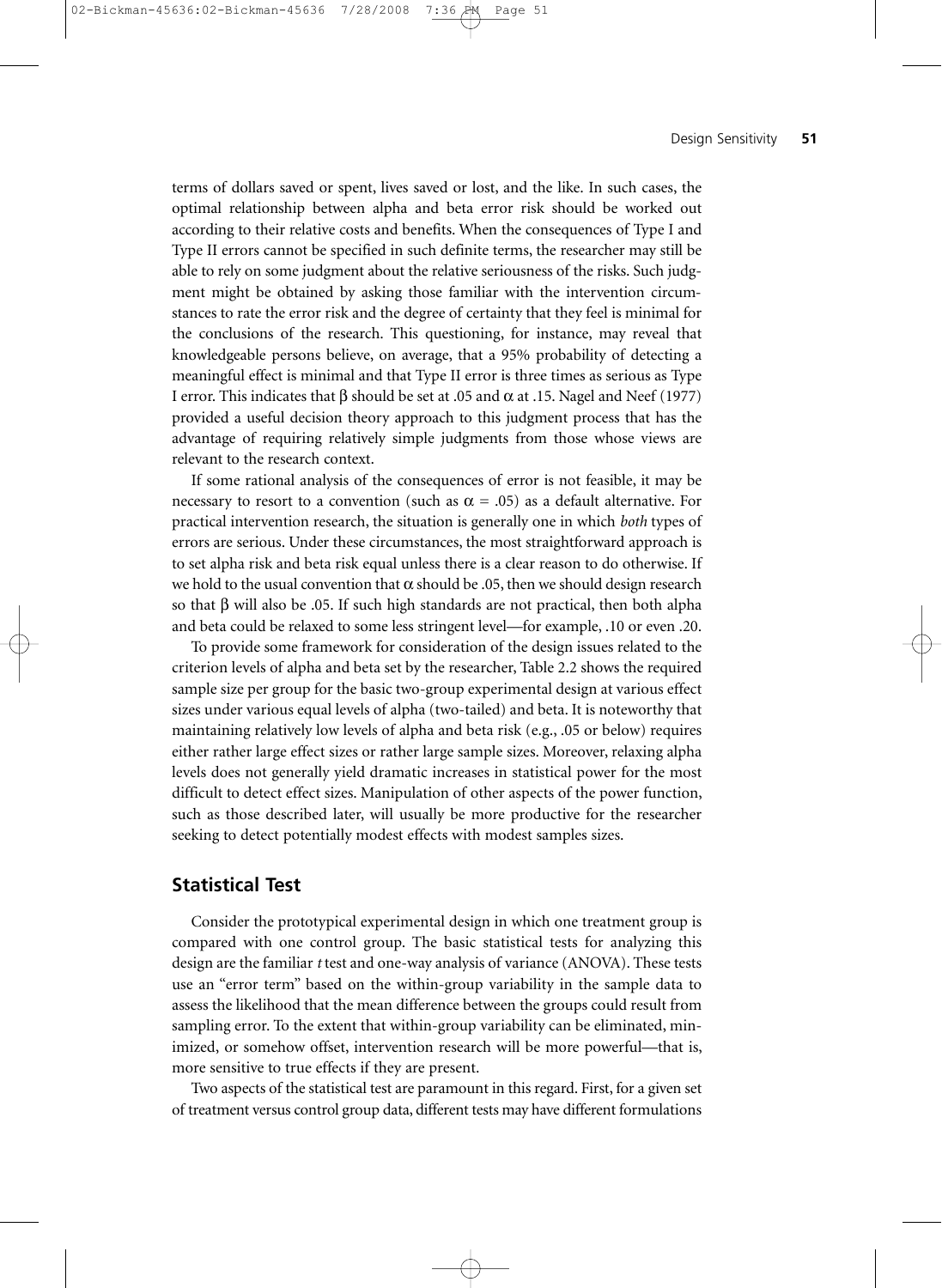| .<br>.<br>. |     |       |                                            |       |  |  |  |
|-------------|-----|-------|--------------------------------------------|-------|--|--|--|
| Effect Size |     |       | Level of Alpha and Beta $(\alpha = \beta)$ |       |  |  |  |
|             | .20 | .10   | .05                                        | .01   |  |  |  |
| .10         | 900 | 1,715 | 2,600                                      | 4,810 |  |  |  |
| .20         | 225 | 430   | 650                                        | 1,200 |  |  |  |
| .30         | 100 | 190   | 290                                        | 535   |  |  |  |
| .40         | 60  | 110   | 165                                        | 300   |  |  |  |
| .50         | 35  | 70    | 105                                        | 195   |  |  |  |
| .60         | 25  | 50    | 75                                         | 135   |  |  |  |
| .70         | 20  | 35    | 55                                         | 100   |  |  |  |
| .80         | 15  | 30    | 45                                         | 75    |  |  |  |
| .90         | 10  | 25    | 35                                         | 60    |  |  |  |
| 1.00        | 10  | 20    | 30                                         | 50    |  |  |  |

**Table 2.2** Approximate Sample Size for Each Group Needed to Attain Various Equal Levels of Alpha and Beta for a Range of Effect Sizes

of the sampling error estimate and the critical test values needed for significance. For instance, nonparametric tests—those that use only rank order or categorical information from dependent variable scores—generally have less inherent power than do parametric tests, which use scores representing degrees of the variable along some continuum.

The second and most important aspect of a statistical test that is relevant to power is the way it partitions sampling error and which components of that error variance are used in the significance test. It is often the case in intervention research that some of the variability on a given dependent measure is associated with participant characteristics that are not likely to change as a result of intervention. If certain factors extraneous to the intervention effect of interest contribute to the population variability on the dependent measure, the variability associated with those factors can be removed from the estimate of sampling error against which differences between treatment and control means are tested with corresponding increases in power.

A simple example might best illustrate the issue. Suppose that men and women, on average, differ in the amount of weight they can lift. Suppose further that we want to assess the effects of an exercise regimen that is expected to increase muscular strength. Forming treatment and control groups by simple random sampling of the undifferentiated population would mean that part of the within-group variability that is presumed to reflect the luck of the draw (sampling error) would be the natural differences between men and women. This source of variability may well be judged irrelevant to an assessment of the intervention effect—the intervention may rightfully be judged effective if it increases the strength of women relative to the natural variability in women's strength and that of men relative to the natural variability in men's strength. The corresponding sampling procedure is not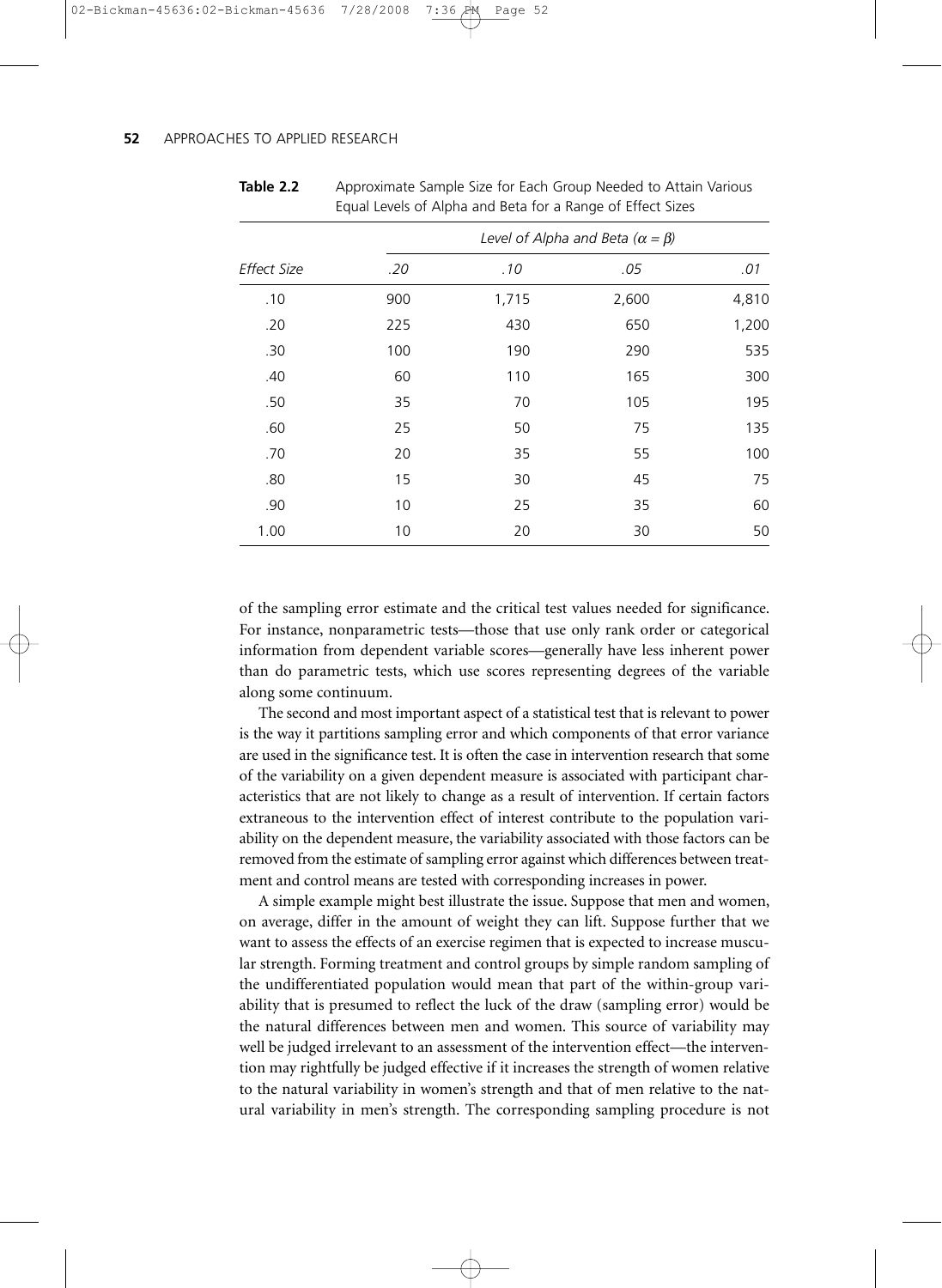simple random sampling but stratified random sampling, drawing women and men separately so that the experimental sample contains identified subgroups of women and men. The estimate of sampling error in this case comes from the within-group variance—within experimental condition within gender—and omits the between-gender variance, which has now been identified as having a source other than the luck of the draw.

All statistical significance tests assess effects relative to an estimate of sampling error but they may make different assumptions about the nature of the sampling and, hence, the magnitude of the sampling error. The challenge to the intervention researcher is to identify the measurable extraneous factors that contribute to population variability and then use (or assume) a sampling strategy and corresponding statistical test that assesses intervention effects against an appropriate estimate of sampling error. Where there are important extraneous factors that correlate with the dependent variable (and there almost always are), using a statistical significance test that partitions them out of the error term can greatly increase statistical power. With this in mind, we review below some of the more useful of the variance control statistical designs with regard to their influence on power.

### *Analysis of Covariance*

One of the most useful of the variance control designs for intervention research is the one-way analysis of covariance (ANCOVA). Functionally, the ANCOVA is like the simple one-way ANOVA, except that the dependent variable variance that is correlated with a covariate variable (or linear combination of covariate variables) is removed from the error term used for significance testing. For example, a researcher with a reading achievement test as a dependent variable may wish to remove the component of performance associated with IQ before comparing the treatment and control groups. IQ differences may well be viewed as nuisance variance that is correlated with reading scores but is not especially relevant to the impact of the program on those scores. That is, irrespective of a student's IQ score, we would still expect an effective reading program to boost the reading score.

It is convenient to think of the influence of variance control statistical designs on statistical power as a matter of adjusting the effect size in the power relationship. Recall that *ES*, as it is used in statistical power determination, is defined as  $(\mu_t - \mu_c)/\sigma$ where  $\sigma$  is the pooled within-groups standard deviation. For assessing the power of variance control designs, we adjust this *ES* to create a new value that is the one that is operative for statistical power determination. For the ANCOVA statistical design, the operative *ES* for power determination is as follows:

$$
E S_{ac} = \frac{\mu_t - \mu_c}{\sigma \sqrt{1 - r_{dc}^2}},
$$

where  $ES_{ac}$  is the effect size formulation for the one-way ANCOVA;  $\mu_t$  and  $\mu_c$  are the means for the treatment and control populations, respectively;  $\sigma$  is the common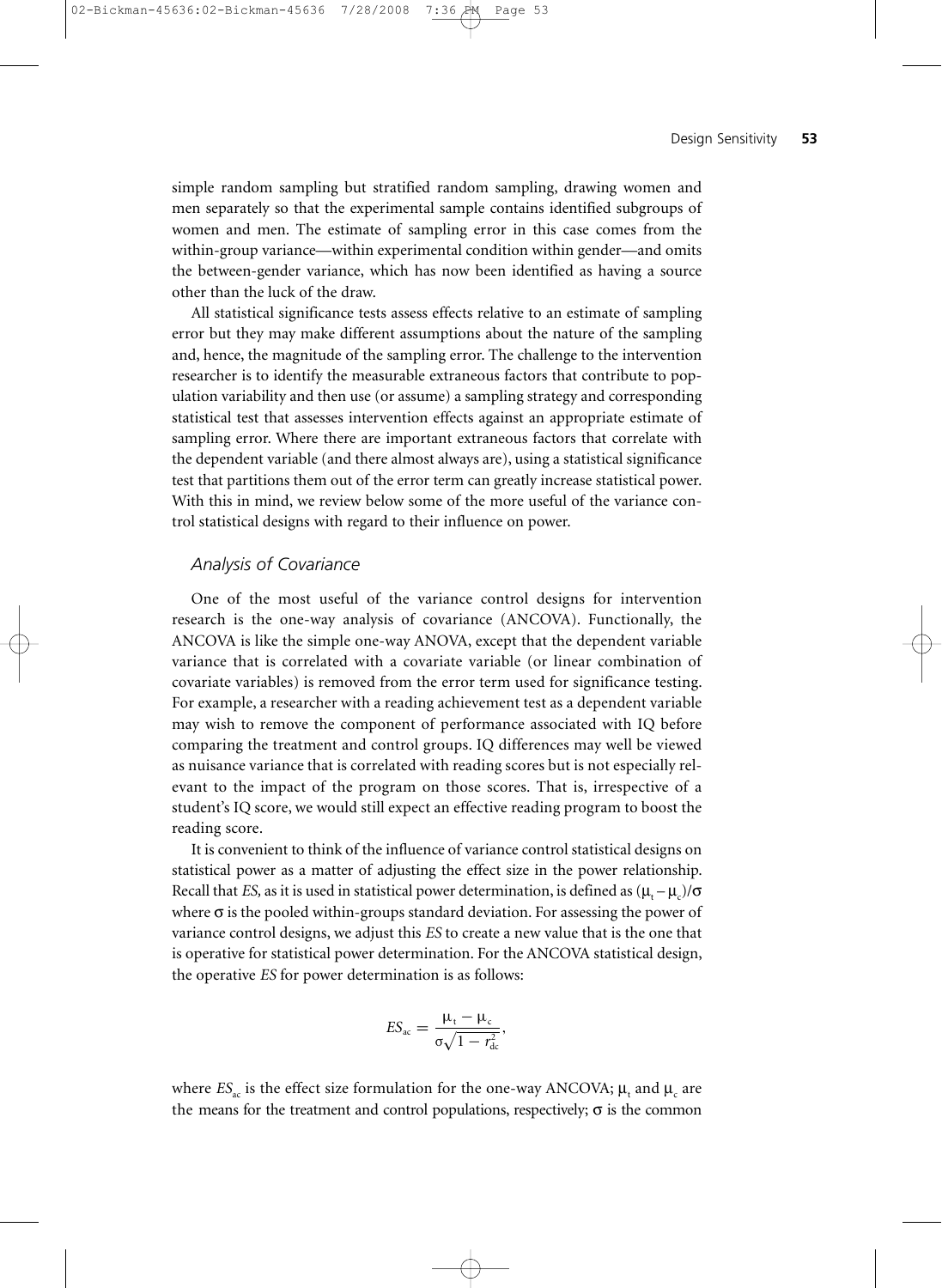02-Bickman-45636:02-Bickman-45636 7/28/2008 7<u>:36 AM P</u>age 54

standard deviation; and  $r_{dc}$  is the correlation between the dependent variable and the covariate. As this formula shows, the operative effect size for power determination using ANCOVA is inflated by a factor of  $1/\sqrt{1-r^2}$ , which multiples *ES* by 1.15 when  $r = .50$ , and 2.29 when  $r = .90$ . Thus, when the correlation of the covariate(s) with the dependent variable is substantial, the effect of ANCOVA on statistical power can be equivalent to more than doubling the operative effect size. Examination on Figure 2.1 reveals that such an increase in the operative effect size can greatly enhance power at any given sample size.

An especially useful application of ANCOVA in intervention research is when both pretest and posttest values on the dependent measure are available. In many cases of experimental research, preexisting individual differences on the characteristic that intervention is intended to change will not constitute an appropriate standard for judging intervention effects. Of more relevance will be the size of the intervention effect relative to the dispersion of scores for respondents that began at the same initial or baseline level on that characteristic. In such situations, a pretest measure is an obvious candidate for use as a covariate in ANCOVA. Because pretest-posttest correlations are generally high, often approaching the test-retest reliability of the measure, the pretest as a covariate can dramatically increase the operative effect size in statistical power. Indeed, ANCOVA with the pretest as the covariate is so powerful and so readily attainable in most instances of intervention research that it should be taken as the standard to be used routinely unless there are good reasons to the contrary.

### *ANOVA With a Blocking Factor*

In the blocked ANOVA design, participants are first categorized into blocks, that is, groups of participants who are similar to each other on some characteristic related to the dependent variable. For example, to use gender as a blocking variable, one would first divide participants into males and females, then assign some males to the treatment group and the rest to the control group and, separately, assign some females to treatment and the rest to control.

In the blocked design, the overall variance on the dependent measure can be viewed as the sum of two components: the within-blocks variance and the betweenblocks variance. Enhanced statistical power is gained in this design because it removes the contribution of the between-blocks variance from the error term against which effects are tested. As in the ANCOVA case, this influence on power can be represented in terms of an adjusted effect size. If we let  $PV<sub>b</sub>$  equal the proportion of the total dependent variable variance associated with the difference between blocks, the operative *ES* for this case is as follows:

$$
E S_{ab} = \frac{\mu_t - \mu_c}{\sigma \sqrt{1 - PV_b}},
$$

where  $ES_{ab}$  is the effect size formulation for the blocked one-way ANOVA,  $\sigma$  is the pooled within-groups standard deviation (as in the unadjusted  $ES$ ), and  $PV<sub>b</sub>$  is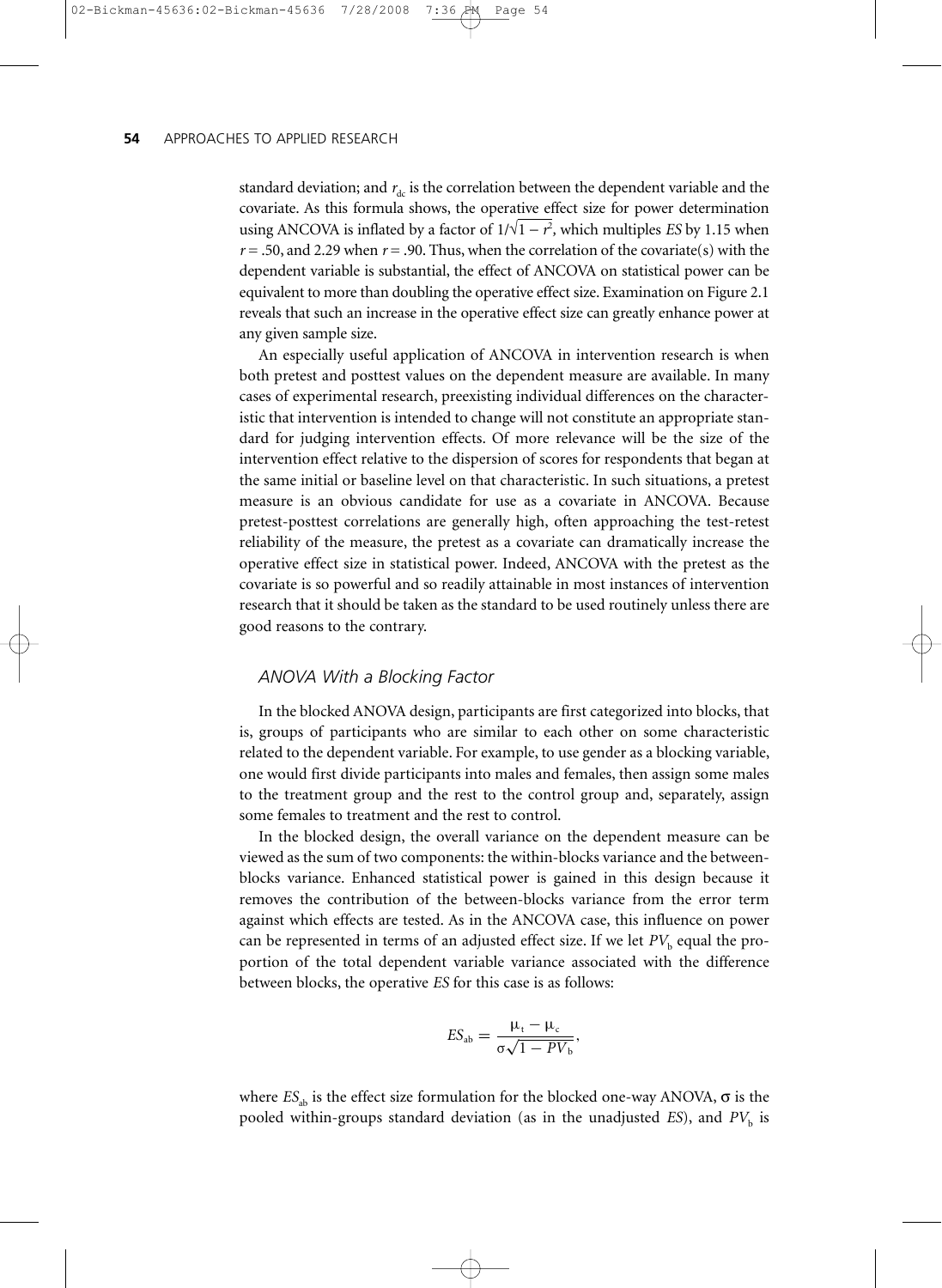$\sigma_b^2/\sigma^2$  with  $\sigma_b^2$  the between-blocks variance and  $\sigma^2$  the common variance of the treatment and control populations.

The researcher, therefore, can estimate  $PV<sub>b</sub>$ , the between-blocks variance, as a proportion of the common (or pooled) variance within experimental groups and use it to adjust the effect size estimate in such a way as to yield the operative effect size associated with the statistical power of this design. If, for instance, the blocking factor accounts for as much as half of the common variance, the operative *ES* increases by more than 40%, with a correspondingly large increase in power.

## *Power Advantages of Variance Control Designs*

The variance control statistical designs described above all have the effect of reducing the denominator of the effect size index and, hence, increasing the operative effect size that determines statistical power. Depending on the amount of variance controlled in these designs, the multiplier effect on the effect size can be quite considerable. Table 2.3 summarizes that multiplier effect for different proportions of the within-groups variance associated with the control variable. Although the effects are modest when the control variable accounts for a small proportion of the dependent variable variance, they are quite considerable for higher proportions. For instance, when the control variable accounts for as much as 75% of the variance, the operative effect size is double what it would be without the control variable. Reference back to Figure 2.1, the statistical power chart, will reveal that a doubling of the effect size has a major effect on statistical power. Careful use of variance control designs, therefore, is one of the most important tactics that the intervention researcher can use to increase statistical power without requiring additional participants in the samples.

# **Effect Size**

The effect size parameter in statistical power can be thought of as a signal-tonoise ratio. The signal is the difference between treatment and control population means on the dependent measure (the *ES* numerator,  $\mu_t - \mu_c$ ). The noise is the within-groups variability on that dependent measure (the *ES* denominator, σ). Effect size and, hence, statistical power is large when the signal-to-noise ratio is high—that is, when the *ES* numerator is large relative to the *ES* denominator. In the preceding section, we saw that variance control statistical designs increase statistical power by removing some portion of nuisance variance from the *ES* denominator and making the operative *ES* for statistical power purposes proportionately larger. Here, we will look at some other approaches to increasing the signal-to-noise ratio represented by the effect size.

#### *Dependent Measures*

The dependent measures in intervention research yield the set of numerical values on which statistical significance testing is performed. Each such measure chosen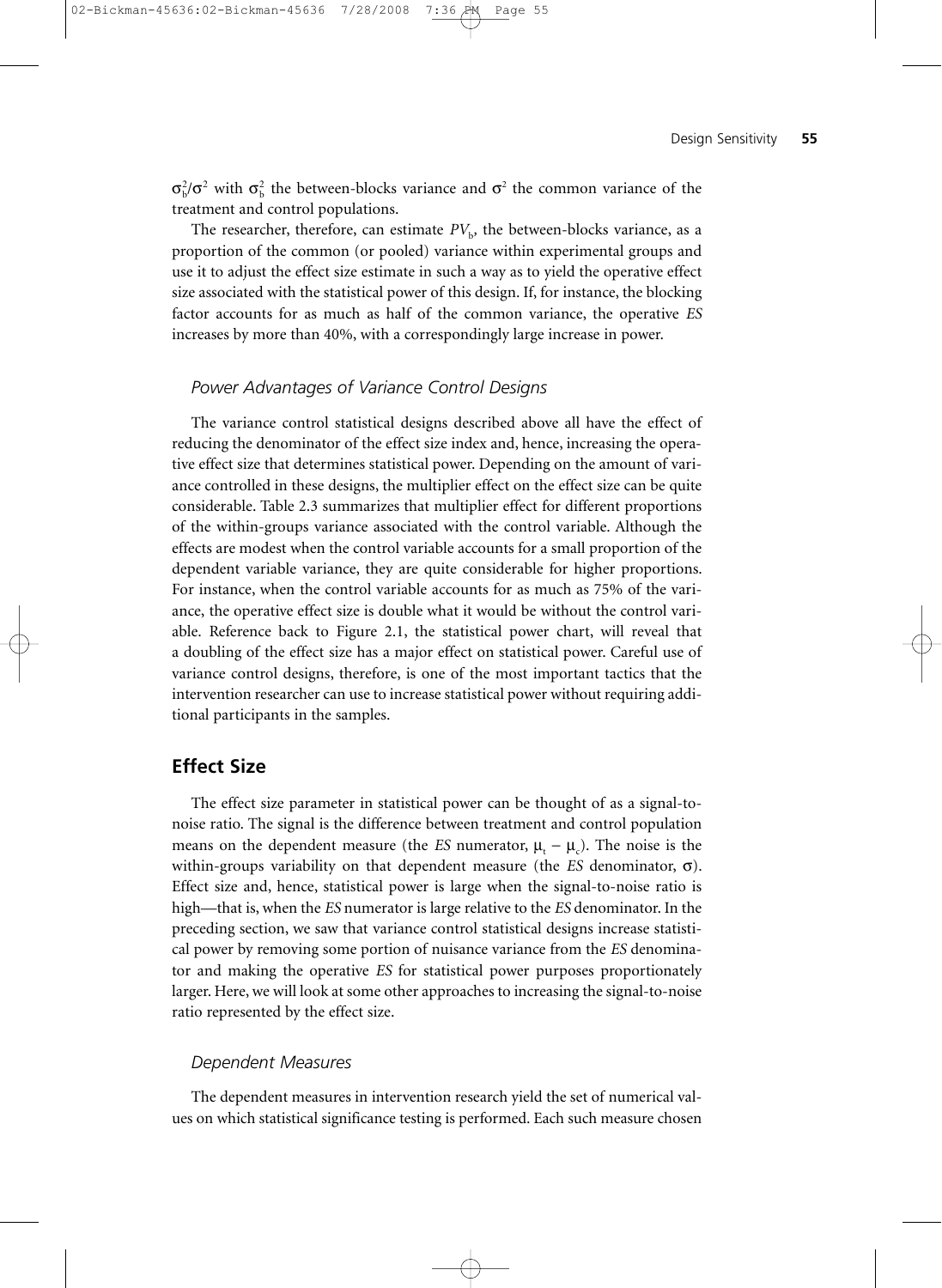| Proportion of Variance Associated<br>With Control Variable <sup>a</sup> | Multiplier for ES Increase |  |  |
|-------------------------------------------------------------------------|----------------------------|--|--|
| .05                                                                     | 1.03                       |  |  |
| .10                                                                     | 1.05                       |  |  |
| .15                                                                     | 1.08                       |  |  |
| .20                                                                     | 1.12                       |  |  |
| .25                                                                     | 1.15                       |  |  |
| .30                                                                     | 1.20                       |  |  |
| .35                                                                     | 1.24                       |  |  |
| .40                                                                     | 1.29                       |  |  |
| .45                                                                     | 1.35                       |  |  |
| .50                                                                     | 1.41                       |  |  |
| .55                                                                     | 1.49                       |  |  |
| .60                                                                     | 1.58                       |  |  |
| .65                                                                     | 1.69                       |  |  |
| .70                                                                     | 1.83                       |  |  |
| .75                                                                     | 2.00                       |  |  |
| .80                                                                     | 2.24                       |  |  |
| .85                                                                     | 2.58                       |  |  |
| .90                                                                     | 3.16                       |  |  |
| .95                                                                     | 4.47                       |  |  |
| .99                                                                     | 10.00                      |  |  |
|                                                                         |                            |  |  |

**Table 2.3** Multiplier by Which *ES* Increases When a Covariate or Blocking Variable Is Used to Reduce Within-Groups Variance

a.  $r^2$  for ANCOVA,  $PV_{\rm b}$  for blocked ANOVA.

for a study constitutes a sort of listening station for certain effects expected to result from the intervention. If the listening station is in the wrong place or is unresponsive to effects when they are actually present, nothing will be heard. To optimize the signal-to-noise ratio represented in the effect size, the ideal measure for intervention effects is one that is maximally responsive to any change that the intervention brings about(making a large *ES* numerator) and minimally responsive to anything else (making a small *ES* denominator). In particular, three aspects of outcome measurement have direct consequences for the magnitude of the effect size parameter and, therefore, statistical power: (a) validity for measuring change, (b) reliability, and (c) discrimination of individual differences among respondents.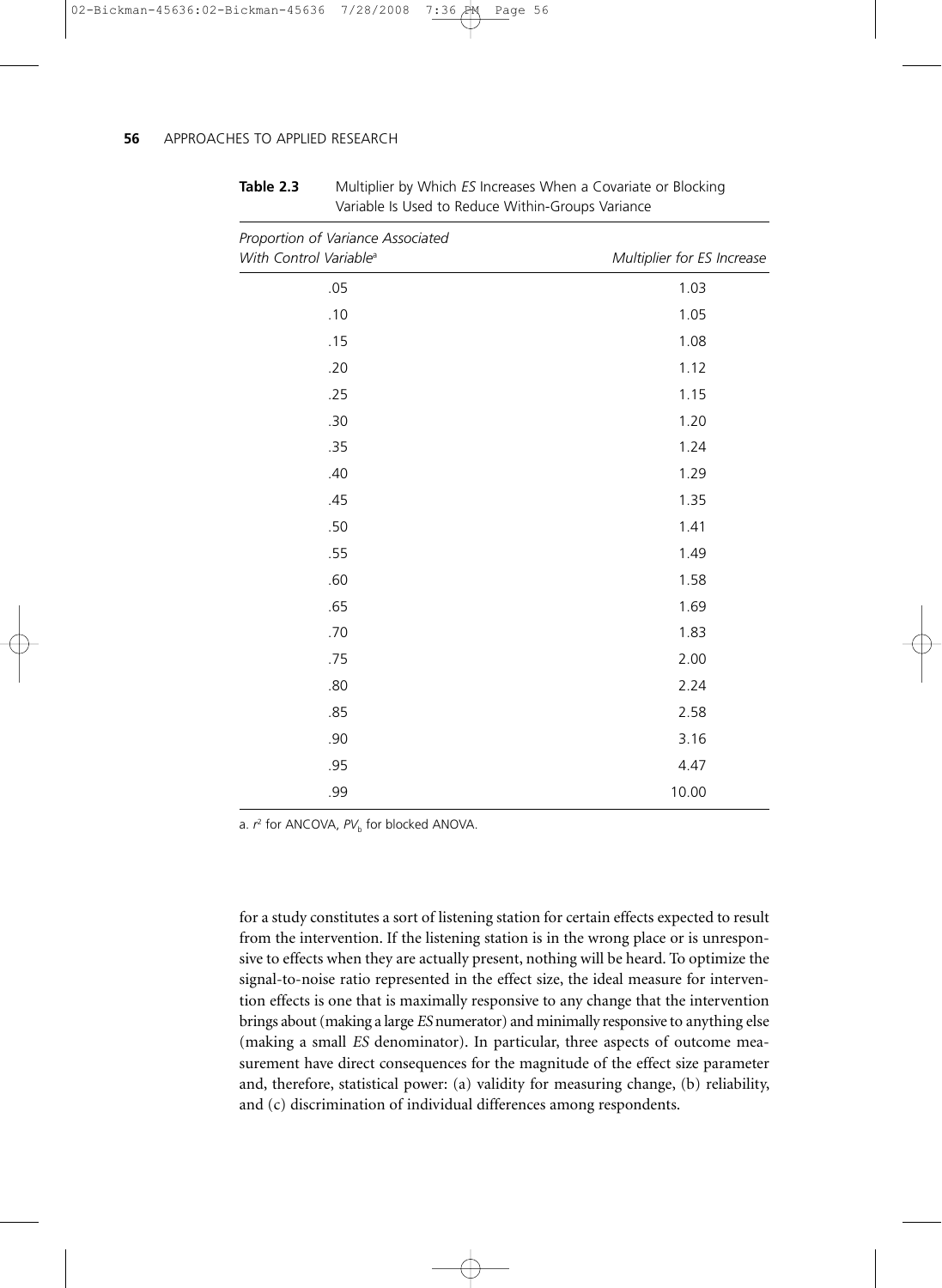*Validity for Change.* For a measure to respond to the signal, that is, to intervention effects, it must, of course, be a valid measure of the characteristic that the intervention is expected to change. But validity alone is not sufficient to make a measure responsive to intervention effects.What is required is validity for *change.* A measure can be a valid indicator of a characteristic but still not be a valid indicator of change on that characteristic.Validity for change means that the measure shows an observable *difference* when there is, in fact, a change on the characteristic measured that is of sufficient magnitude to be interesting in the context of application.

There are various ways in which a measure can lack validity for change. For one, it may be scaled in units that are too gross to detect the change. A measure of mortality (death rate), for instance, is a valid indicator of health status but is insensitive to variations in how sick people are. Graduated measures, those that range over some continuum, are generally more sensitive to change than categorical measures, because the latter record changes only between categories, not within them. The number of readmissions to a mental hospital, for example, constitutes a continuum that can differentiate one readmission from many. This continuum is often represented categorically as "readmitted" versus "not readmitted," however, with a consequent loss of sensitivity to change and statistical power.

Another way in which a measure may lack validity for measuring change is by having a floor or ceiling that limits downward or upward response. A high schoollevel mathematics achievement test might be quite unresponsive to improvements in Albert Einstein's understanding of mathematics—he would most likely score at the top of the scale with or without such improvements. Also, a measure may be specifically designed to cancel out certain types of change, as when scores on IQ tests are scaled by age norms to adjust away age differences in ability to answer the items correctly.

In short, measures that are valid for change will respond when intervention alters the characteristic of interest and, therefore, will differentiate a treatment group from a control group. The stronger this differentiation, the greater the contrast between the group means will be and, correspondingly, the larger the effect size.

*Reliability.* Turning now to the noise in the signal detection analogy, we must consider variance in the dependent measure scores that may obscure any signal due to intervention effects.Random error variance—that is, unreliability in the measure is obviously such a noise. Unreliability represents fluctuations in the measure that are unrelated to the characteristic being measured, including intervention effects on that characteristic. Measures with lower measurement error will yield less variation in the distribution of scores for participants within experimental groups. Because within-groups variance is the basis for the denominator of the *ES* ratio, less measurement error makes that denominator smaller and the overall *ES* larger.

Some measurement error is intrinsic—it follows from the properties of the measure. Self-administered questionnaires, for instance, are influenced by fluctuations in respondents' attention, motivation, comprehension, and so forth. Some measurement error is procedural—it results from inconsistent or inappropriate application of the measure. Raters who must report on an observed characteristic,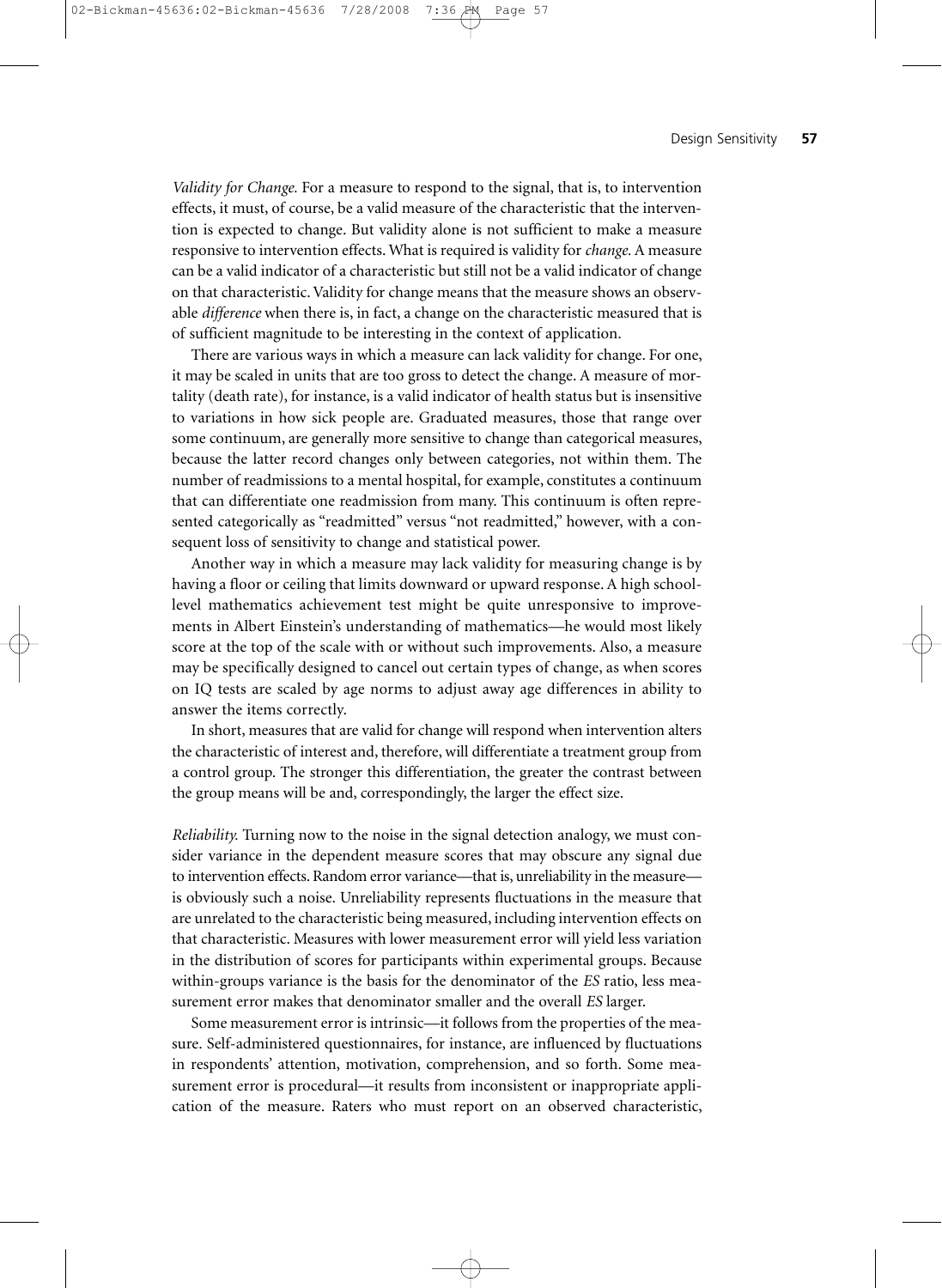for instance, may not be trained to use the same standards for their judgment, or the conditions of observation may vary for different study participants in ways that influence their ratings.

Also included in measurement error is systematic but irrelevant variation response of the measure to characteristics other than the one of interest. When these other characteristics vary differently than the one being measured, they introduce noise into a measure. For example, frequency of arrest, which may be used to assess the effects of intervention for juvenile delinquency, indexes police behavior (e.g., patrol and arrest practices) as well as the criminal behavior of the juveniles. If the irrelevant characteristic to which the measure is also responding can be identified and separately measured, its influence can be removed by including it as a covariate in an ANCOVA, as discussed above. For instance, if we knew the police precinct in which each arrest was made, we could include that information as control variables (dummy coding each precinct as involved vs. not involved in a given arrest) that would eliminate variation in police behavior across precincts from the effect size for a delinquency intervention.

*Discrimination of Individual Differences.* Another source of systematic but often irrelevant variation that is especially important in intervention effectiveness research has to do with relatively stable individual differences on the characteristic measured. When a measure is able to discriminate strongly among respondents, the variance of its distribution of scores is increased. This variation does not represent error, as respondents may truly differ, but it nonetheless contributes to the noise variance that can obscure intervention effects. In a reading improvement program, for example, the primary interest is whether each participant shows improvement in reading level, irrespective of his or her initial reading level, reading aptitude, and so forth. If the measure selected is responsive to such other differences, the variability may be so great as to overshadow any gains from the program.

Where psychological and educational effects of intervention are at issue, an important distinction is between "psychometric" measures, designed primarily to discriminate individual differences, and "edumetric" measures, designed primarily to detect change (Carver, 1974). Psychometric measures are those developed using techniques that spread out the scores of respondents; IQ tests, aptitude tests, personality tests, and other such standardized tests would generally be psychometric measures. By comparison, edumetric measures are those developed through the sampling of some defined content domain that represents the new responses participants are expected to acquire as a result of intervention. Mastery tests, such as those an elementary school teacher would give students to determine whether they have learned to do long division, are examples of edumetric tests.

Because they are keyed specifically to the sets of responses expected to result from intervention, edumetric tests, or measures constructed along similar lines, are more sensitive than psychometric tests to the changes induced by intervention and less sensitive to preexisting individual differences. To the extent that any measure reflects less heterogeneity among participants, within-group variability on that measure is smaller. That, in turn, results in a smaller denominator for the *ES* ratio and a corresponding increase in statistical power.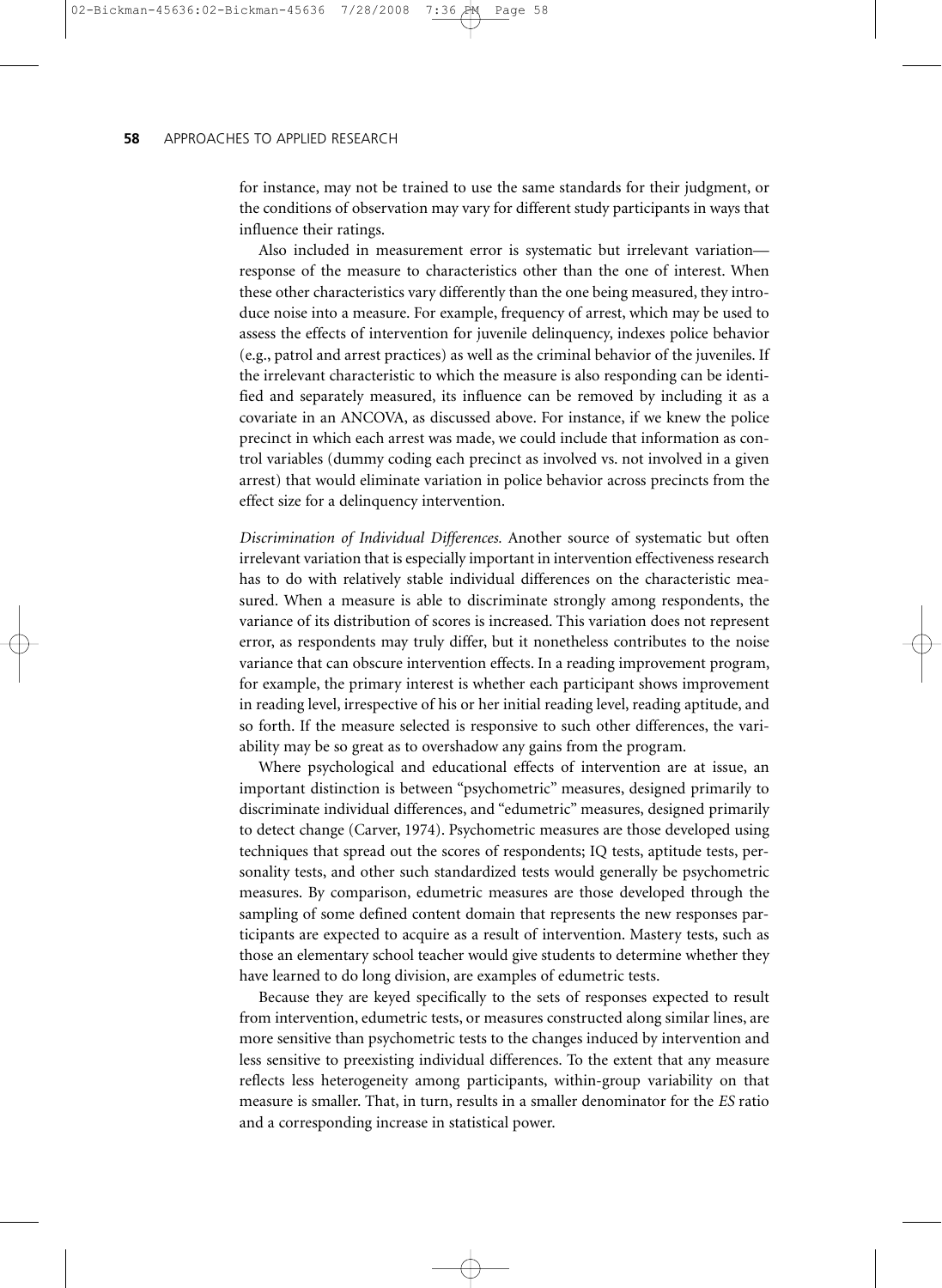### *The Independent Variable*

The independent variable in intervention research is defined by the contrast between the experimental conditions (e.g., treatment and control) to which participants are exposed. When more contrast is designed into the study, the effect size can be correspondingly larger if the intervention is effective.

*Dose Response.* Experimental design is based on the premise that intervention levels can be made to vary and that different levels might result in different responses. Generally speaking, the "stronger" the intervention, the larger the response should be. One way to attain a large effect size, therefore, is to design intervention research with the strongest possible dose of the intervention represented in the treatment condition. In testing a new math curriculum, for instance, the researcher might want the teachers to be very well-trained to deliver it and to spend a significant amount of class time doing so. If the intervention is effective, the larger effect size resulting from a stronger dose will increase statistical power for detecting the effect.

Optimizing the strength of the intervention operationalized in research requires some basis for judging what might constitute the optimal configuration for producing the expected effects. There may be insufficient research directly on the intervention under study (else why do the research), but there may be other sources of information that can be used to configure the intervention so that it is sufficiently strong to potentially show detectable effects. One source, for example, is the experience and intuition of practitioners in the domain where the intervention, or variants, is applied.

*Variable Delivery of the Intervention.* The integrity or fidelity of an intervention is the degree to which it is delivered as planned and, in particular, the degree to which it is delivered in a uniform manner in the right amounts to the right participants at the right time. At one end of the continuum, we might consider the case of intervention research conducted under tightly controlled clinical or laboratory conditions in which delivery can be regulated very closely. Under these conditions, we would expect a high degree of intervention integrity, that is, delivery of a constant, appropriate dose to each participant.

Intervention research, however, cannot always be conducted under such carefully regulated circumstances. It must often be done in the field with volunteer participants whose compliance with the intervention regimen is difficult to ensure. Moreover, the interventions of interest are often not those for which dosage is easily determined and monitored, nor are they necessarily delivered uniformly. The result is that the participants in a treatment group may receive widely different amounts and even kinds of intervention (e.g., different mixes of components). If participants' responses to intervention vary with its amount and kind, then it follows that variation in the intervention will generate additional variation in the outcome measures.

When treatment and control groups are compared in a statistical analysis, all that usually registers as an intervention effect is the difference between the treatment group's mean score and the control group's mean score on the dependent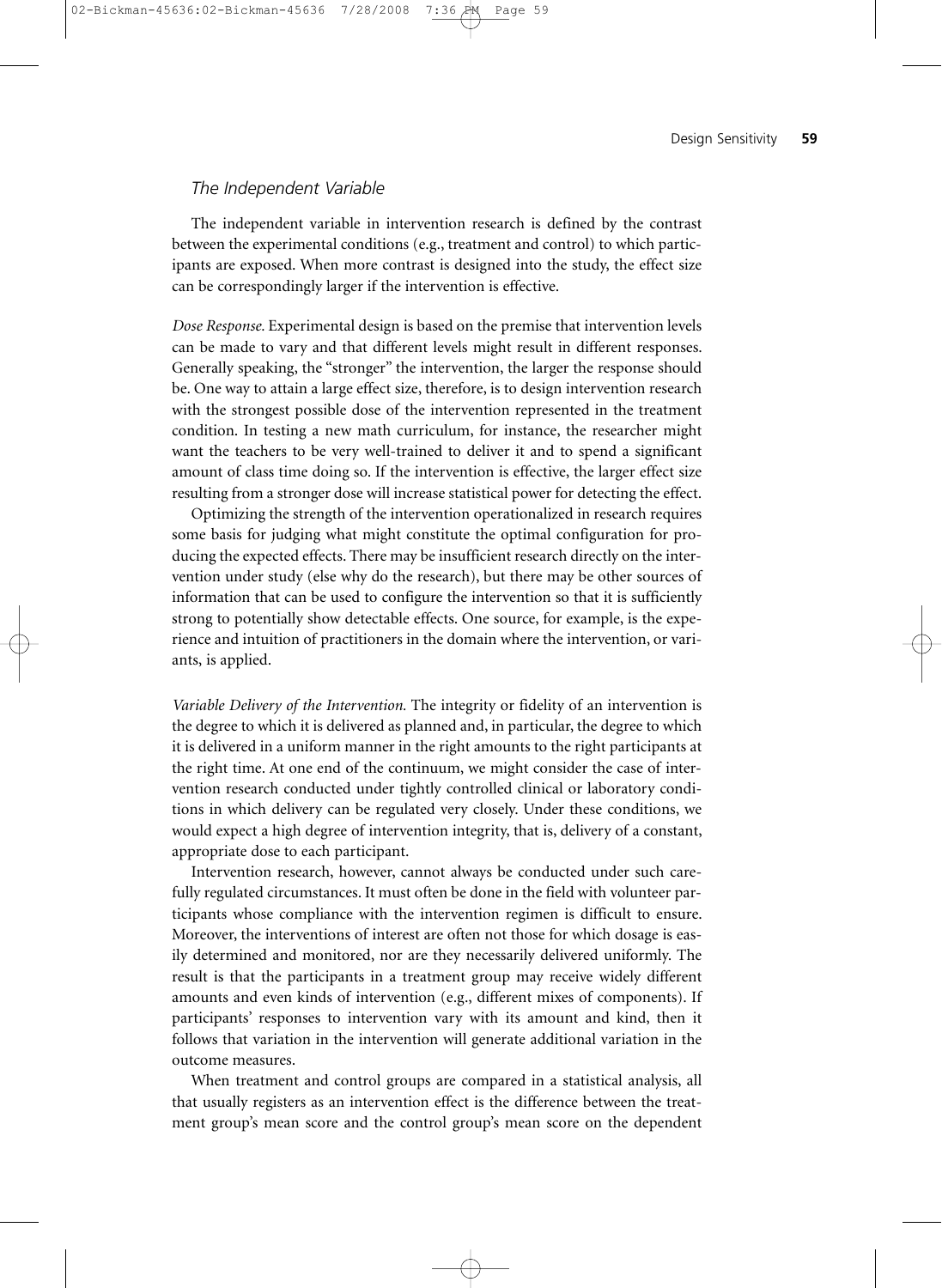variable. If there is variation around those means, it goes into the within-groups variance of the effect size denominator, making the overall *ES* smaller. Maintaining a uniform application of treatment and control conditions is the best way to prevent this problem. One useful safeguard is for the researcher to actually measure the amount of intervention received by each participant in the treatment and control conditions (presumably little or none in the control). This technique yields information about how much variability there actually was and generates a covariate that may permit statistical adjustment of any unwanted variability.

*Control Group Contrast.* Not all aspects of the relationship between the independent variable and the effect size have to do primarily with the intervention. The choice of a control condition also plays an important role. The contrast between the treatment and control means can be heightened or diminished by the choice of a control that is more or less different from the treatment condition in its expected effects on the dependent measure.

Generally, the sharpest contrast can be expected when what the control group receives involves no aspects of the intervention or any other attention—that is, a "no treatment" control. For some situations, however, this type of control may be unrepresentative of participants' experiences in nonexperimental conditions or may be unethical. This occurs particularly for interventions that address problems that do not normally go unattended—severe illness, for example. In such situations, other forms of control groups are often used. The "treatment as usual" control group, for instance, receives the usual services in comparison to a treatment group that receives innovative services. Or a placebo control might be used in which the control group receives attention similar to that received by the treatment group but without the specific active ingredient that is presumed to be the basis of the intervention's efficacy. Finally, the intervention of interest may simply be compared with some alternative intervention, for example, traditional psychotherapy compared with behavior modification as treatment for anxiety.

The types of control conditions described above are listed in approximate order according to the magnitude of the contrast they would generally be expected to show when compared with an effective intervention. The researcher's choice of a control group, therefore, will influence the size of the potential contrast and hence of the potential effect size that appears in a study. Selection of the control group likely to show the greatest contrast from among those appropriate to the research issues can thus have an important bearing on the statistical power of the design.

# **Statistical Power for Multilevel Designs**

For the experimental designs discussed in the previous sections, we have assumed that the units on which the dependent variables were measured are the same units that were randomly assigned to treatment and control conditions. In social science intervention studies, those units are typically individual people. Research designs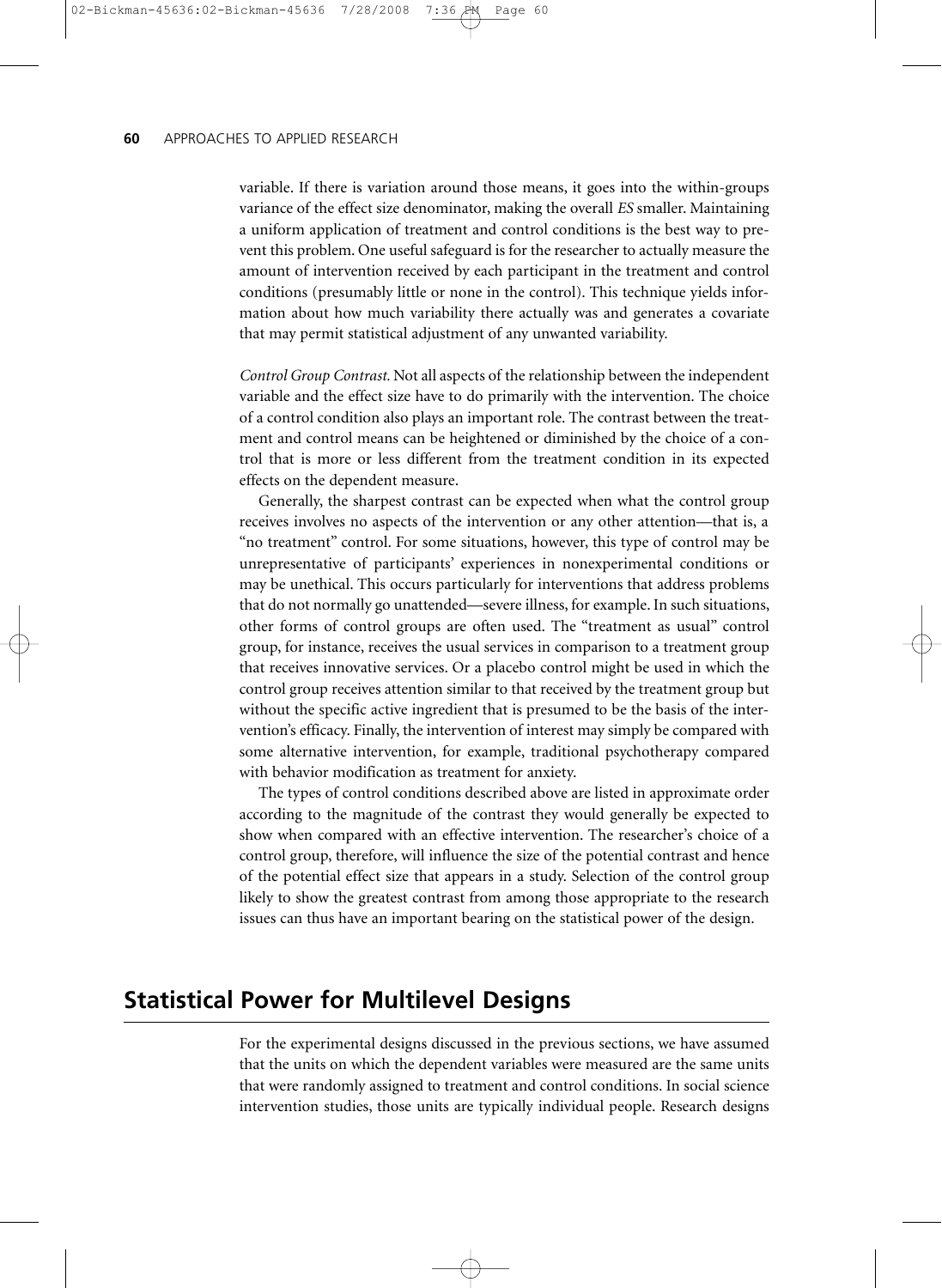for some intervention situations, however, involve assignment of clusters of units to experimental conditions or delivery of treatment at the cluster level, but measurement of the outcomes on the individual units within those clusters. Such designs are especially common in education research where classrooms or entire schools may be assigned to treatment and control conditions with student grades or achievement test scores as the dependent variable. Similarly, patients whose outcomes are of interest might be clustered within hospitals assigned to treatment and control conditions, energy use might be examined for apartments clustered within housing projects assigned to receive a weatherization program or not, and so forth. Even when individuals are randomly assigned to conditions, if the treatment and control conditions are implemented on clusters, for example, classrooms, there are still multiple levels in the design. These types of designs may also have other levels or groupings in between the units of measurement and the units of randomization. For example, students (whose achievement scores are the outcomes of interest) might be clustered within classrooms that are clustered within schools that are clustered within school districts that are assigned to intervention and control conditions. For simplicity, the discussion here will be limited to two-level models, but the general principles can be extended to designs with more than two levels.

These cluster or multilevel designs have distinct characteristics that affect statistical power. One way to think about them is in terms of the sample size for the experiment—a critical factor for power discussed earlier. Is the pertinent sample size the number of clusters assigned to the experimental conditions or is it the number of units within all those clusters on which the outcomes are measured? The answer, and the main source of complexity for power analysis, is that it could be either or something in between. The operative sample size is the number of *statistically independent* units represented in the study. Participants within a cluster (e.g., students within a classroom) are likely to have dependent measure scores that are more similar to each other than to participants in different clusters either because of the natural sorting processes that have put them in that cluster or because of similar influences that they share as members of it. If so, their scores are not statistically independent—there is some degree of predictability from one to another within a classroom. When there is statistical dependence among the scores within clusters, the operative sample size is no longer the number of units measured but, instead, shrinks toward the number of clusters assigned, which is always a smaller number (Snijders & Bosker, 1999).

Statistical analysis for multilevel designs and, correspondingly, statistical power considerations must, therefore, take into account the within- and between-cluster variance structure of the data. If there is relative homogeneity within clusters and heterogeneity between clusters, the results will be quite different than if it is the other way around. Specialized statistical programs are available for analyzing multilevel data, for example, HLM (Raudenbush, Bryk, & Congdon, 2004), MLwiN (Rasbash, Steele, Browne, & Prosser, 2004), and, more generally, mixed models analysis routines in the major computer programs such as SPSS, SAS, and Stata. In the sections that follow, we identify the distinctive issues associated with statistical power in multilevel designs and describe ways in which it can be optimized and estimated.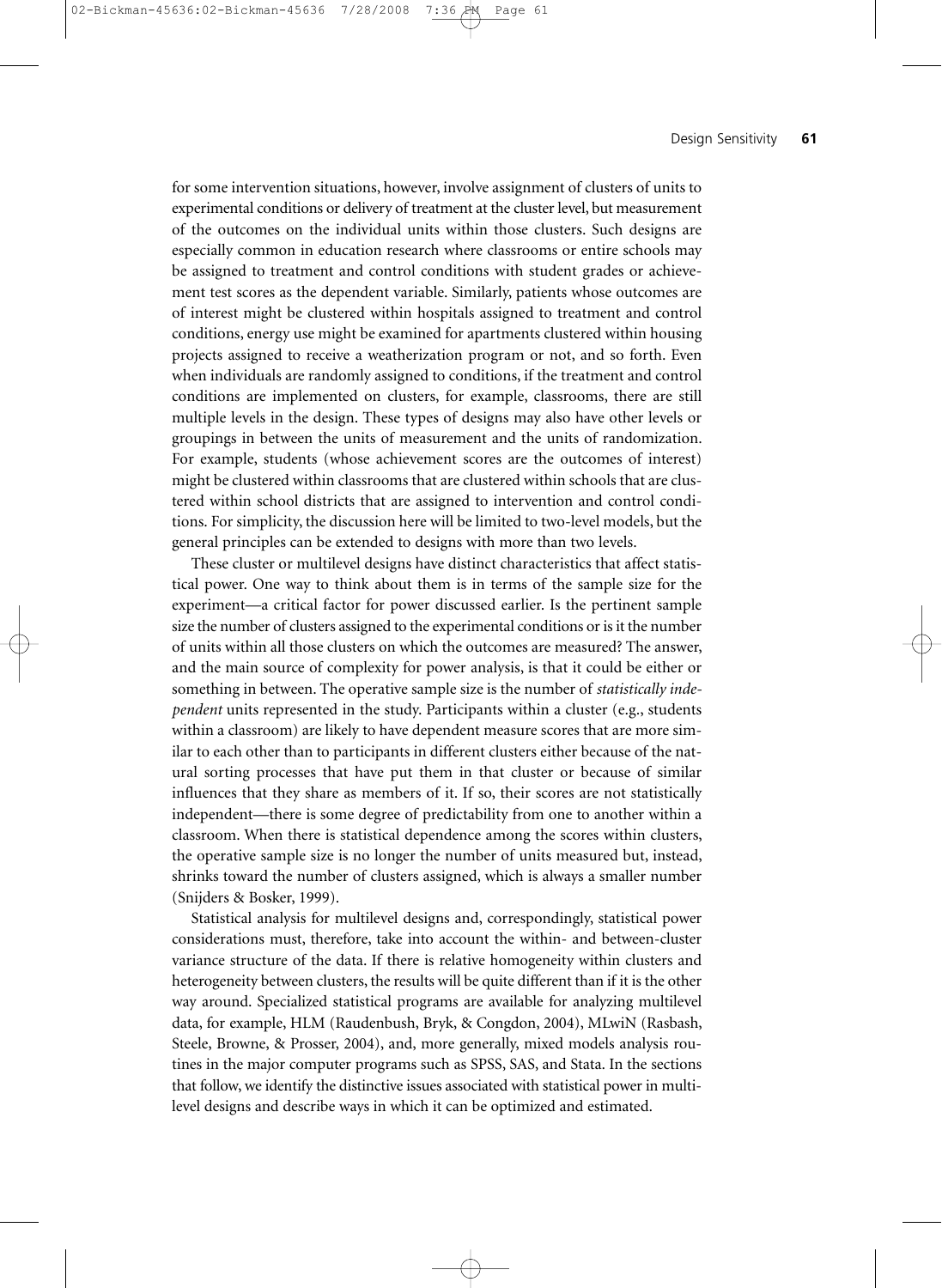# **Determinants of Statistical Power for Multilevel Designs**

Basically, the same four factors that influence power in single-level designs apply to multilevel designs—sample size, alpha level, the statistical test (especially whether variance controls are included), and effect size. The alpha level at which the intervention effect is tested and the effect size are defined virtually the same way in multilevel designs as in single-level ones and function the same way in power analysis. It should be particularly noted that despite the greater complexity of the structure of the variance within treatment and control groups in multilevel designs, the effect size parameter remains the same. It is still defined as the difference between the mean score on the dependent variable for all the individuals in the treatment group and the mean for all the individuals in the control group divided by the common standard deviation of all the scores within the treatment and control groups. In a multilevel design, the variance represented in that standard deviation could, in turn, be decomposed into between- and within-cluster components or built up from them. It is, nonetheless, the same treatment or control population variance (estimated from sample values) irrespective of whether the participants providing scores have been sampled individually or clusterwise.

The statistical analysis on the other hand will be different—it will involve a multilevel statistical model that represents participant scores at the lowest level and the clusters that were randomized at the highest level. One important implication of this multilevel structure is that variance control techniques, such as use of selected covariates, can be applied at both the participant and cluster levels of the analysis. Similarly, sample size applies at both levels and involves the number of clusters assigned to experimental conditions and the number of participants within clusters who provide scores on the dependent measures.

One additional factor distinctive to multilevel designs also plays an important role in statistical power: the intracluster correlation (ICC; Hox, 2002; Raudenbush & Bryk, 2002; Snijders & Bosker, 1999). The ICC is a measure of the proportion of the total variance of the dependent variable scores that occurs between clusters. It can be represented as follows:

$$
\rho = \frac{\sigma_{between}^2}{\sigma_{between}^2 + \sigma_{within}^2},
$$

where the numerator is the variance between the clusters and the denominator is the total variance in the model (between-cluster plus within-cluster variance).

If none of the variability in the data is accounted for by between-cluster differences, then the ICC will be 0 and the effective sample size for the study will simply be the total number of participants in the study. If, on the other hand, all the variability is accounted for by between-cluster differences, then the ICC will be 1 and the effective *N* for the study will be the number of clusters. In practice, the ICC will be somewhere between these two extremes, and the effective *N* of the study will be somewhere in between the number of participants and the number of clusters.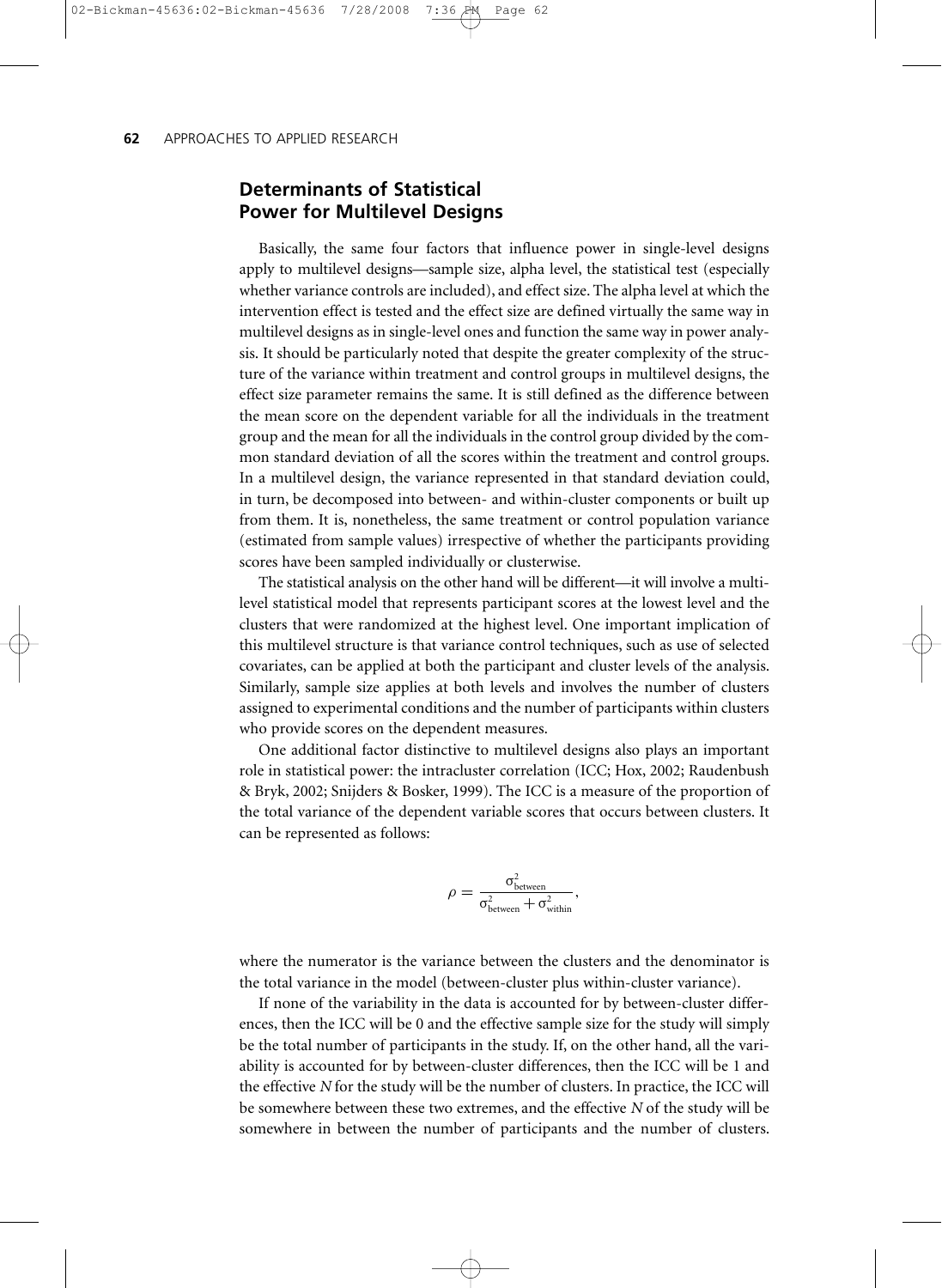Figure 2.2 contains a graph that depicts the effect of the magnitude of the ICC on the power to detect an effect size of .40 at  $\alpha$  = .05 with 50 clusters total (evenly divided between treatment and control) and 15 participants per cluster. As the figure shows, even small increases in the ICC can substantially reduce the power.





Clearly, the ICC is crucial for determining statistical power when planning a study. Unfortunately, the researcher has no control over what the ICC will be for a particular study. Thus, when estimating the statistical power of a planned study, the researcher should consider the ICC values that have been reported for similar research designs. For example, the ICCs for the educational achievement outcomes of students clustered within classroom or schools typically range from approximately .15 to .25 (Hedges & Hedberg, 2006).

Unlike the ICC, the number of clusters and the number of participants within each cluster are usually within the researcher's control, at least to the extent that resources allow. Unfortunately, in multilevel analyses the total number of participants (which are usually more plentiful) has less of an effect on power than the number of clusters (which are often available only in limited numbers). This is in contrast to single-level designs in which the sample size at the participant level plays a large role in determining power. See Figure 2.3 for a graph depicting the relationship between sample size at the participant level and power to detect an effect size of .40 at  $\alpha = .05$ for a study with 50 clusters total and an ICC of .20. Once clusters have around 15 participants each, adding additional participants yields only modest gains in power.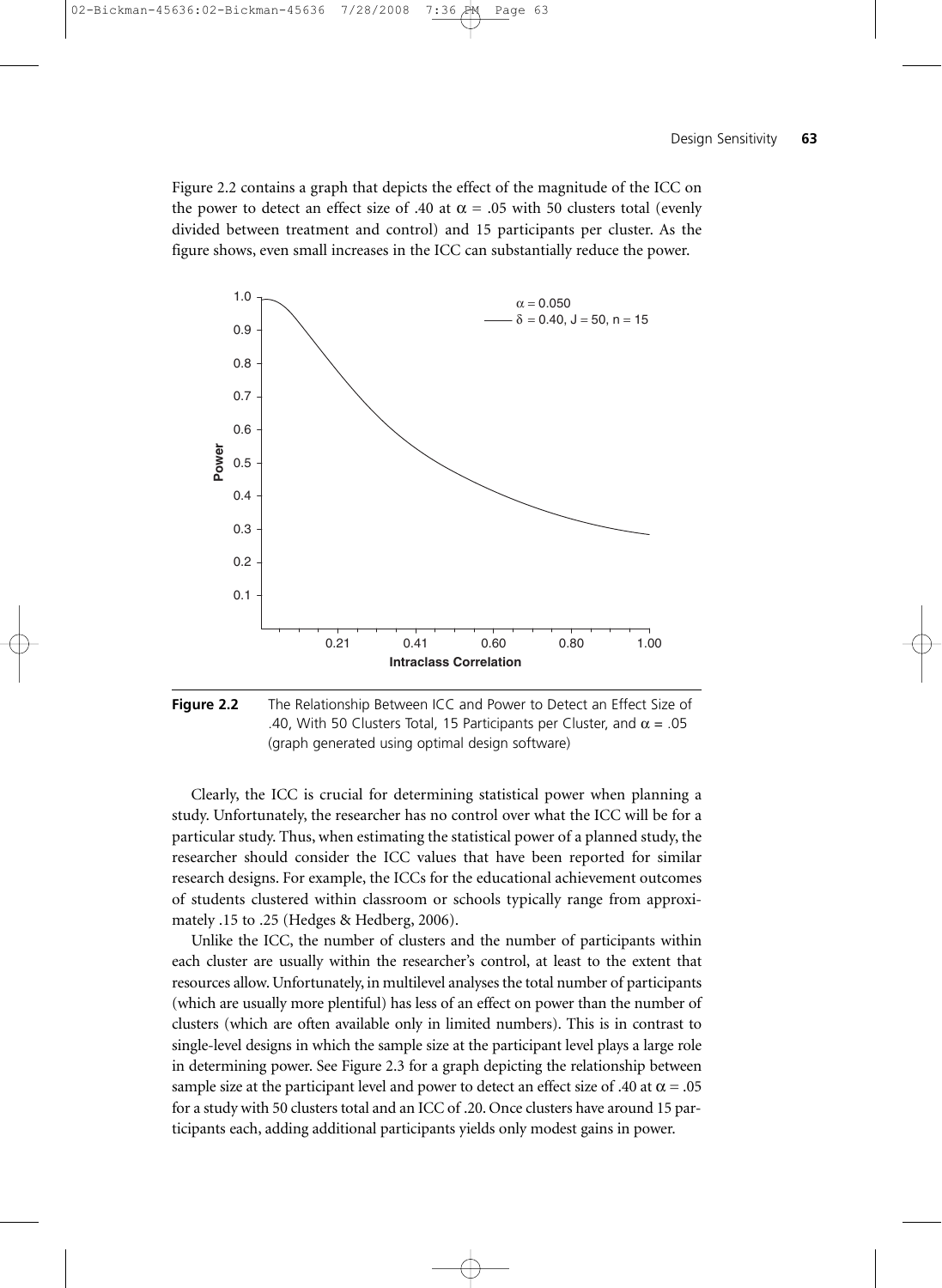



Figure 2.4 depicts the relationship between the number of clusters and the power to detect an effect size of .40 at  $\alpha$  = .05 for a study with 15 participants per cluster and an ICC of .20. As that graph shows, a power of .80 to detect this effect size is only achieved when the total number of clusters is above 50, and it requires 82 clusters for .95 power. In many research contexts, collecting data from so many clusters may be impractical and other techniques for attaining adequate power must be employed.

# **Optimizing Power in a Multilevel Design**

The techniques for maximizing statistical power in single-level analyses also apply, with appropriate adaptations, to multilevel analyses. Power can be increased by relaxing the alpha level or increasing the sample size (in this case, mainly the number of clusters). Also, adding covariates to the analysis is an effective way to increase power. In multilevel analysis, covariates measured at either the participant level or the cluster level (or both) can be used. Cluster-level covariates are often easier to obtain because each individual participant need not be measured and may be as helpful for increasing power as participant-level covariates (Bloom, 2005; Murray & Blitstein, 2003). As in single-level analysis, one of the best covariates, when available, is the pretest score on the same measure as the outcome variable or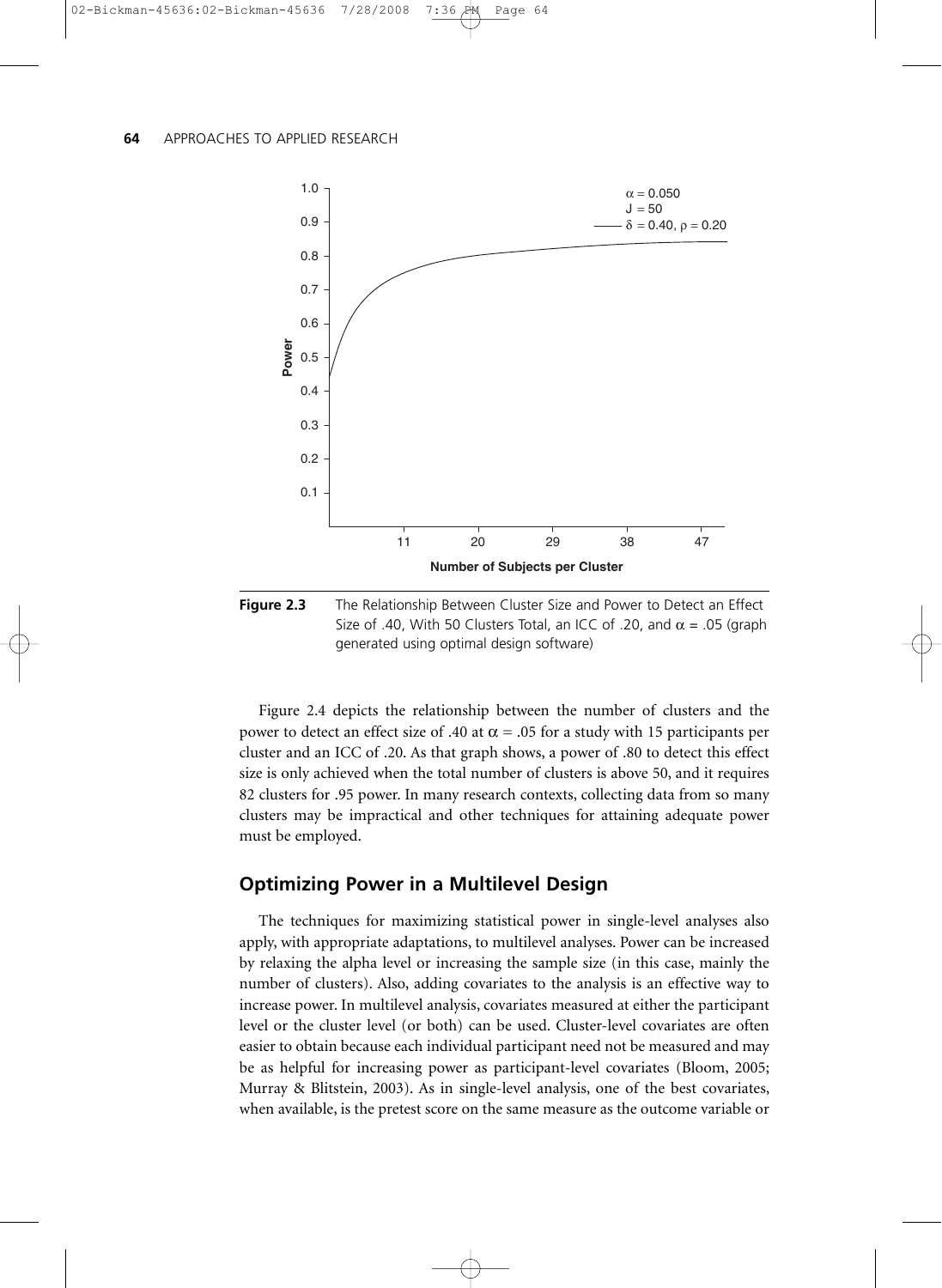





a closely related one. Including a pretest covariate can reduce the number of clusters required to achieve adequate power anywhere from one half to one tenth and cluster-level pretest scores (the mean for each cluster) may be just as useful as participant-level pretest scores (Bloom, Richburg-Hayes, & Black, 2005).

Figure 2.5 illustrates the change in power associated with adding a cluster-level covariate that accounts for varying proportions of the between-cluster variance on the outcome variable. Without a covariate, 52 clusters (26 each in the treatment and control groups) with 15 participants per cluster and an ICC of .20 are required to detect an effect size of .40 at  $\alpha = .05$  with .80 power. With the addition of a cluster-level covariate that accounts for 66% of the between-cluster variance (i.e., correlates about .81), the same power is attained with half as many clusters (26 total). Accounting for that proportion of between-cluster variance would require a strong covariate (or set of covariates), but not so strong as to be unrealistic for many research situations.

# **Planning a Multilevel Study With Adequate Power**

Estimating the power of a multilevel study requires taking into account the minimum meaningful effect size that the researcher would like to detect, the alpha level for the statistical test, the number of clusters, the number of participants within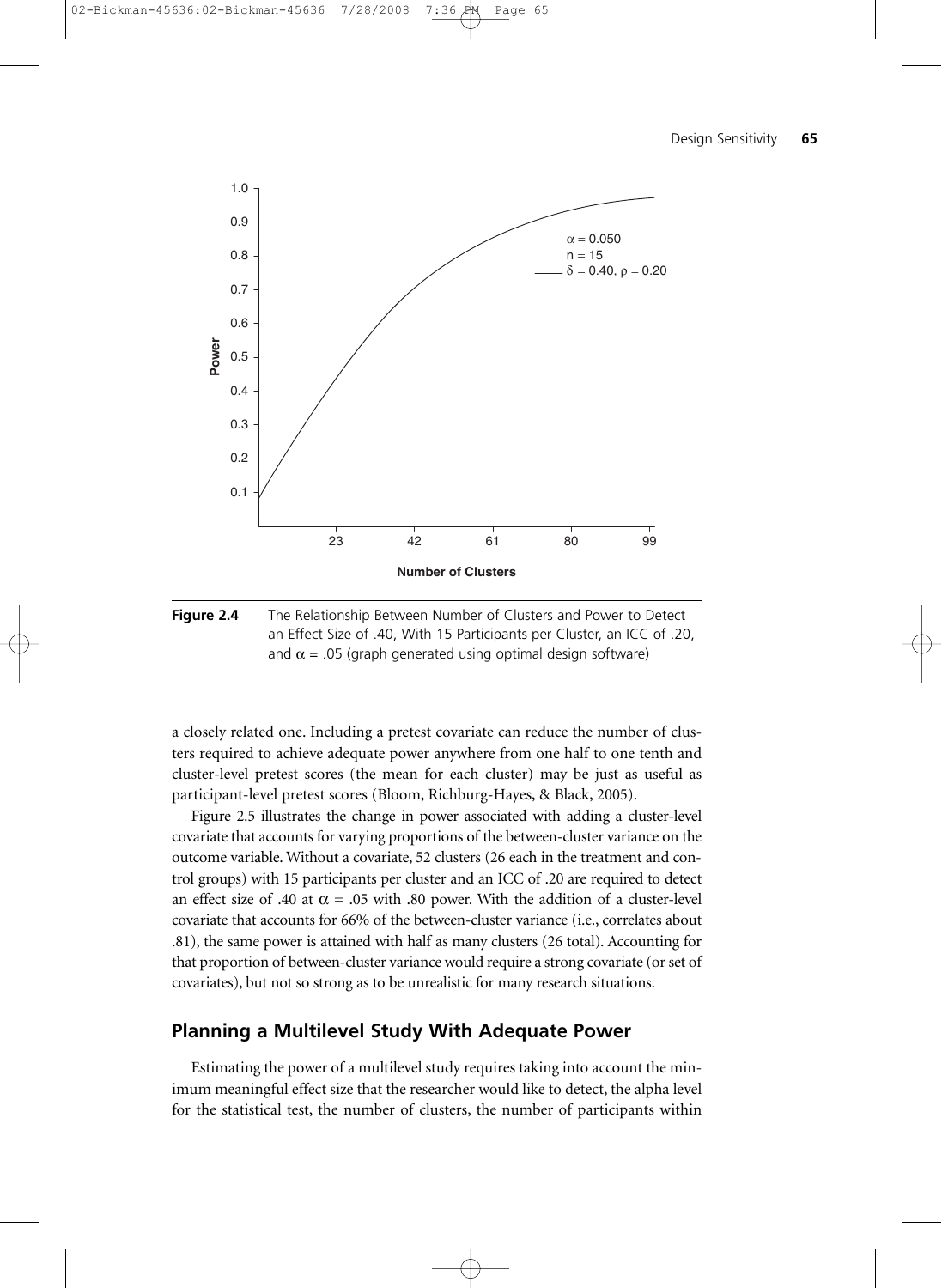



each cluster, the ICC associated with those clusters, and any covariates or blocking factors involved in the design. Given all these considerations, it is not surprising that computing power estimates is rather complicated (see Raudenbush, 1997; Snijders & Bosker, 1993, for examples of computational techniques). Fortunately, there is software available that facilitates these computations. One of the best documented and easiest to use is Optimal Design, based on the calculations outlined in Raudenbush and Liu (2000) (available without cost at the time this chapter was written at http://sitemaker.umich.edu/group-based/optimal\_design\_software). Optimal Design was used to generate the graphs in Figures 2.2, 2.3, 2.4, and 2.5. Power Analysis in Two-Level designs (PINT), developed by Snijders and his colleagues and using the formulas derived in Snijders and Bosker (1993), is another package that provides similar power calculations, but is currently more limited in the research designs that it can accommodate (PINT is available at the time this chapter was written at http://stat.gamma.rug.nl/snijders).

# **Design Strategy to Enhance Power**

Perhaps the most important point to be gleaned from the above discussion about statistical power is that nearly all the factors that influence it can be manipulated to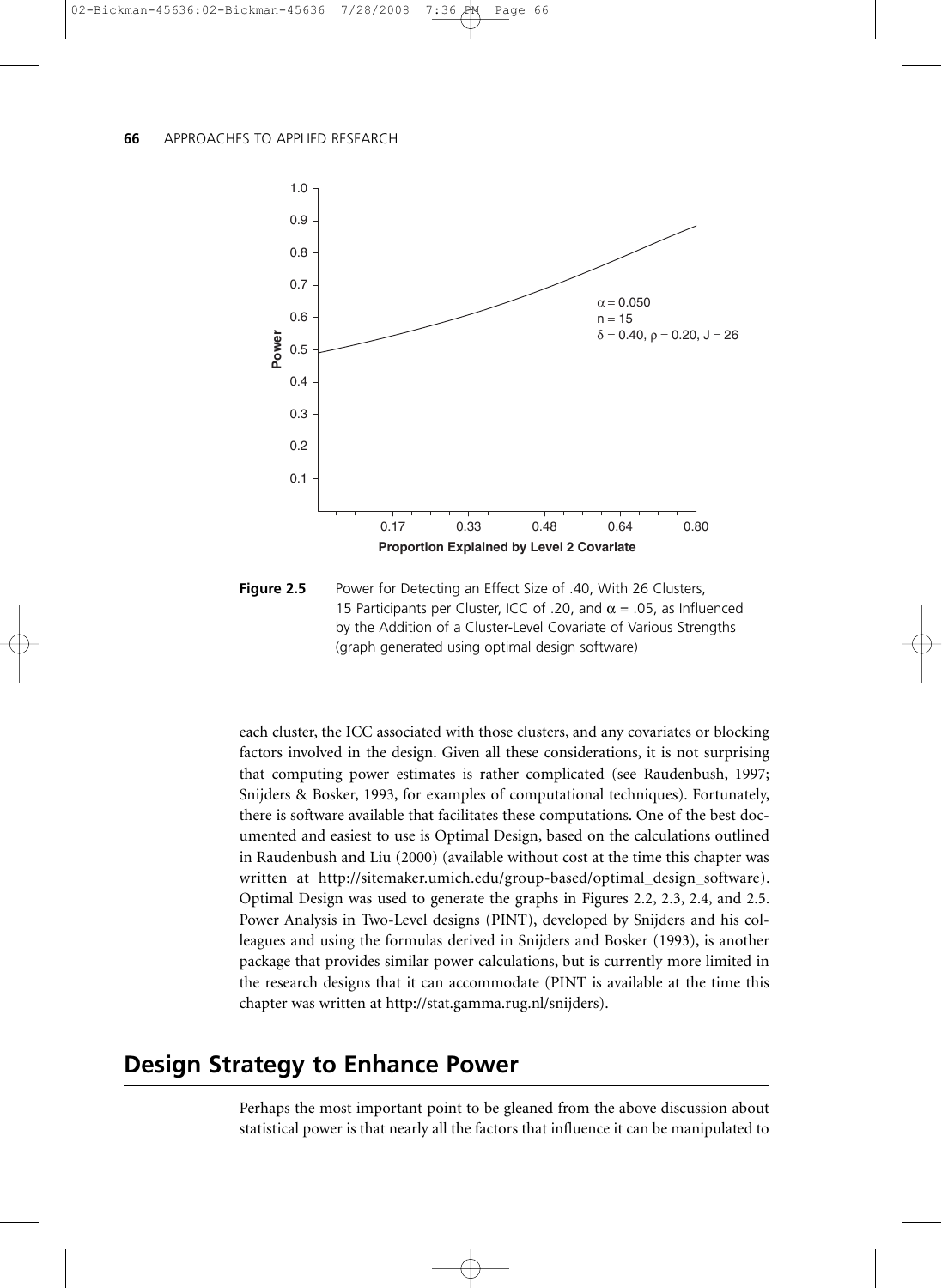increase power. A research design that is sensitive to intervention effects, therefore, is achieved through the integration of decisions about all these factors in a way that is appropriate and practical for the particular research circumstances. This requires awareness of statistical power issues during the planning phase of a study, incorporation of procedures to enhance power in the design, and an analysis and interpretation of study results that reflects statistical power considerations.

The general strategy for optimizing power in intervention research necessarily begins with a decision about the minimum effect size that the research should be designed to detect reliably (Bloom, 1995). This minimum detectable effect should be set as a threshold value such that below that level, intervention effects are considered too small to be important, but above that level, they are potentially meaningful and thus should be detected by the research. It is at this point that the researcher must consider the various issues related to the effect sizes, such as what treatment versus control contrast will be represented in that effect size. This requires decisions about the "dosage" for the intervention, the nature of the control group (no treatment, placebo, service as usual, and so on), and the character of the dependent variable(s) (e.g., psychometric vs. edumetric).

Given decisions on these points, the researcher must then decide what numerical value of the effect size under the planned research circumstances represents a meaningful minimum to be detected. This usually involves a complex judgment regarding the practical meaning of effects within the particular intervention context. The next section provides some suggestions for framing this issue. For now, suppose that a threshold value has been set: Say that *ES* = .20 is judged the smallest effect size that the research should reliably detect. The next question is how reliably the researcher wishes to be able to detect that value—that is, what level of statistical power is desired. If the desired power is .80, for instance, statistically significant results would be found 80% of the time an effect of .20 was actually present in the populations sampled for the research, and null results would occur 20% of the time despite the population effect. If greater reliability is desired, a higher level of power must be set. Setting the desired power level, of course, is equivalent to setting the beta level for risk of Type II error. Alpha level for Type I error should also be set at this time, using some rational approach to weighing the risks of Type I versus Type II error, as discussed earlier.

With a threshold effect size value and a desired power level in hand, the researcher is ready to address the question of how to actually attain that power level in the research design. At this juncture it is wise to consider what variance control statistics might be used. These can generally be applied at low cost and with only a little extra effort to collect data on appropriate covariate variables or implement blocking. Using the formulas and discussion provided above in the subsection on the statistical test, the researcher can estimate the operative effect size with a variance control design and determine how much larger it will be than the original threshold value. With an ANCOVA design using the pretest as a covariate, for instance, the pretest-posttest correlation might be expected to be at least .80, increasing the operative effect size from the original .20 to a value of .33 (see Table 2.3). Analogous assessments of covariates can be made for multilevel designs by using appropriate statistical power software.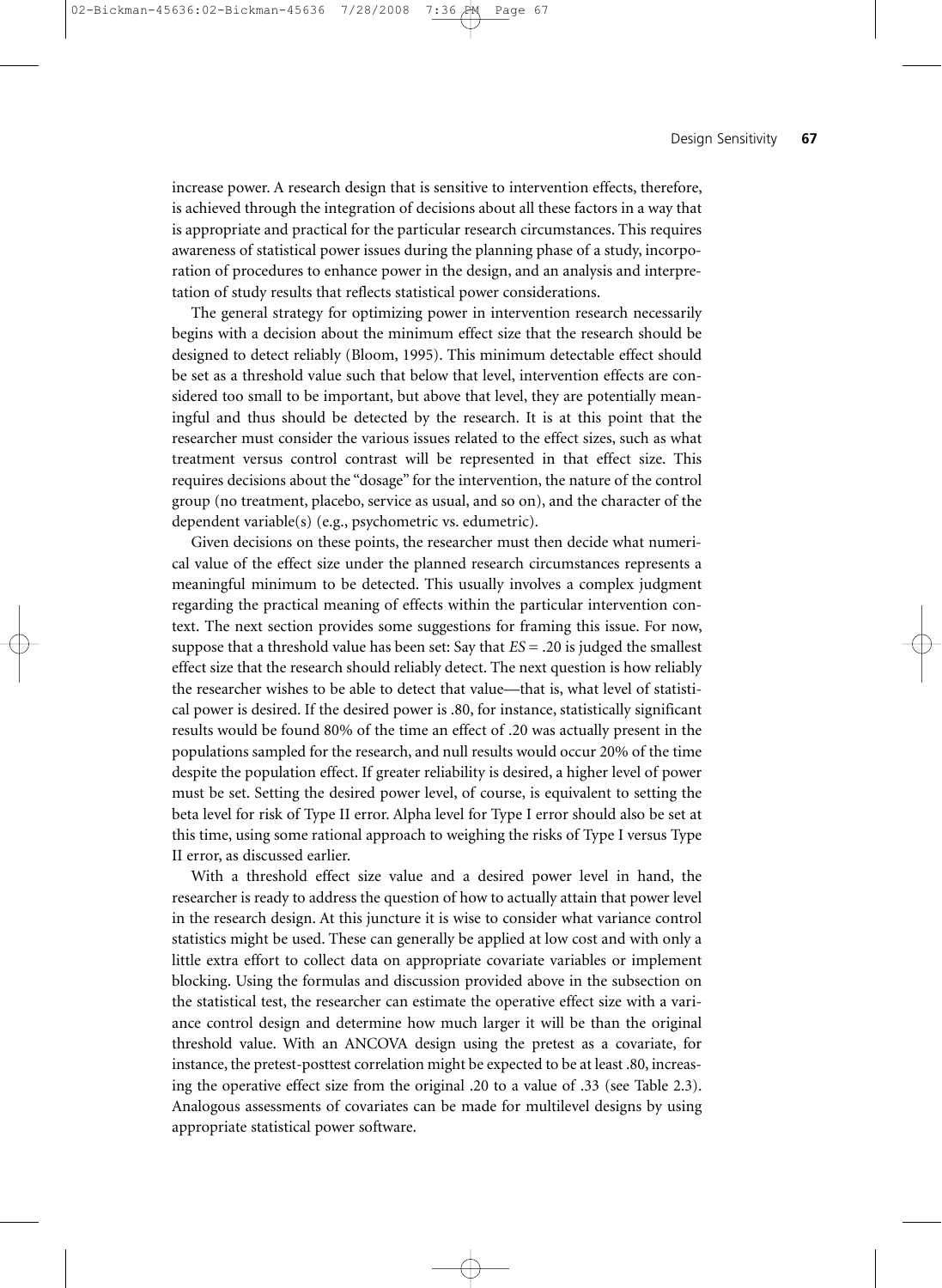With an operative effect size and a desired power level now established, the researcher is ready to turn to the question of the size of the sample in each experimental group. This is simply a matter of looking up the appropriate value using a statistical power chart or computer program. If the result is a sample size the researcher can achieve, then all is well.

If the required sample size is larger than can be attained, however, it is back to the drawing board for the researcher. The options at this point are limited. First, of course, the researcher may revisit previous decisions and further tune the design for example, enhancing the treatment versus control contrast, improving the sensitivity of the dependent measure, or applying a stronger variance control design. If this is not possible or not sufficient, all that remains is the possibility of relaxing one or more of the parameters of the study. Alpha or beta levels, or both, might be relaxed, for instance. Because this increases the risk of a false statistical conclusion, and because alpha levels particularly are governed by strong conventions, this must obviously be done with caution. Alternatively, the threshold effect size that the research can reliably detect may be increased. This amounts to reducing the likelihood that effects already assumed to be potentially meaningful will be detected.

Despite best efforts, the researcher may have to proceed with an underpowered design. Such a design may be useful for detecting relatively large effects but may have little chance of detecting smaller, but still meaningful, effects. Under these circumstances, the researcher should take responsibility for communicating the limitations of the research along with its results. To do otherwise encourages misinterpretation of statistically null results as findings of "no effect" when there may be a reasonable probability of an actual effect that the research was simply incapable of detecting.

As is apparent in the above discussion, designing research sensitive to intervention effects depends heavily on an advance specification of the magnitude of statistical effect that represents the threshold for what is important or meaningful in the intervention context. In the next section, we discuss some of the ways in which researchers can approach this judgment.

# **What Effect Size Is Worth Detecting?**

Various frameworks can be constructed to support reasonable judgment about the minimal effect size that an intervention study should be designed to detect. That judgment, in turn, will permit the researcher to consider statistical power in a systematic manner during the design phase of the research. Also, given a framework for judgment about effect size, the researcher can more readily interpret the statistical results of intervention research after it is completed. Below, we review three frameworks for judging effect size: the actuarial approach, the statistical translation approach, and the criterion group contrast approach.

# **The Actuarial Approach**

If enough research exists similar to that of interest, the researcher can use the results of those other studies to create an actuarial base for effect sizes. The distribution of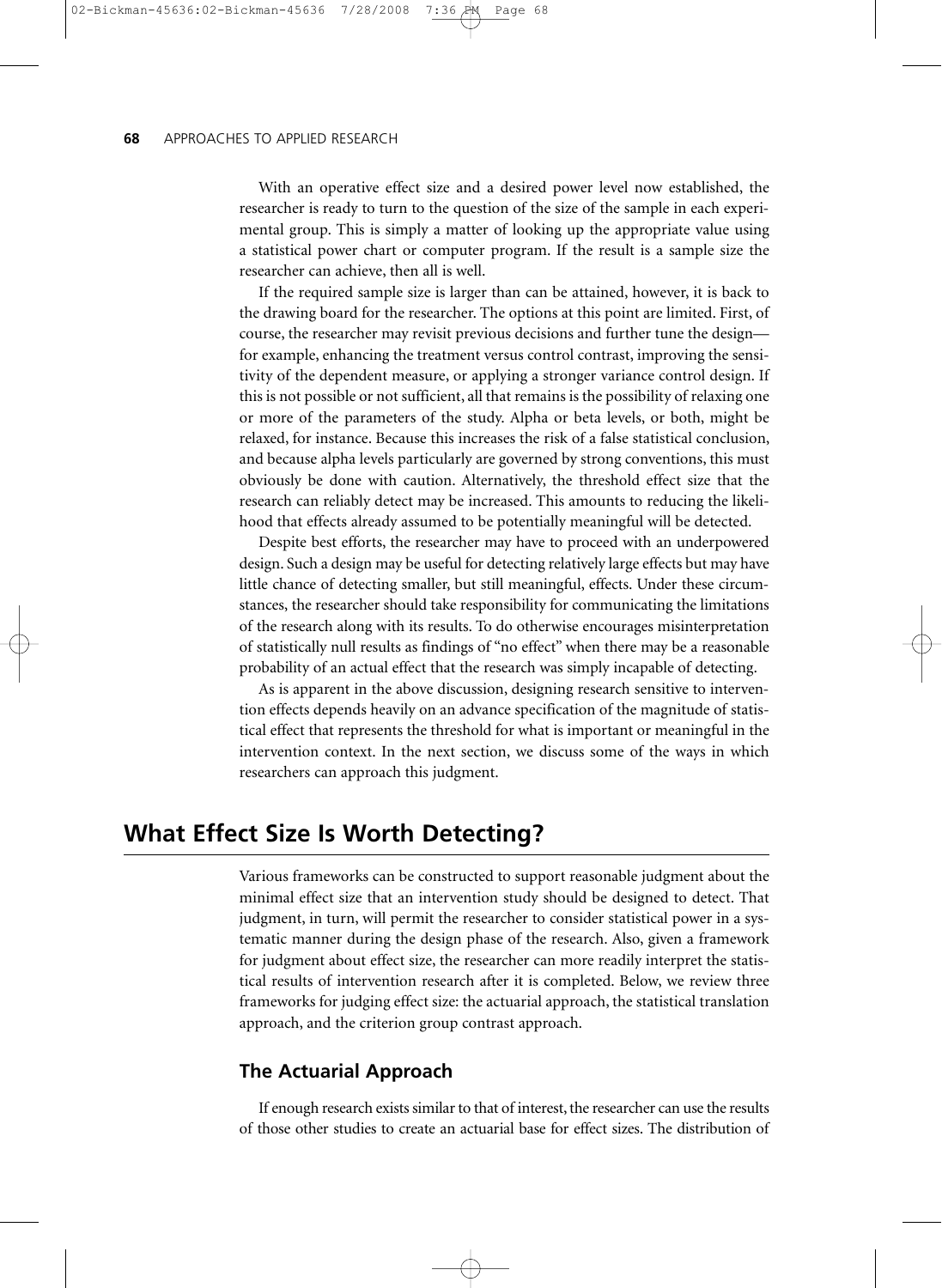such effect size estimates can then be used as a basis for judging the likelihood that the research being planned will produce effects of a specified size. For example, a study could reliably detect 80% of the likely effects if it is designed to have sufficient power for the effect size at the 20th percentile of the distribution of effect sizes found in similar studies.

Other than the problem of finding sufficient research literature to draw on, the major difficulty with the actuarial approach is the need to extract effect size estimates from studies that typically do not report their results in those terms. This, however, is exactly the problem faced in meta-analysis when a researcher attempts to obtain effect size estimates for each of a defined set of studies and do higherorder analysis on them. Books and articles on meta-analysis techniques contain detailed information about how to estimate effect sizes from the statistics provided in study reports (see, e.g., Lipsey & Wilson, 2000).

A researcher can obtain a very general picture of the range and magnitude of effect size estimates in intervention research by examining any meta-analyses that have been conducted on similar interventions. Lipsey and Wilson (1993) reported the distribution of effect sizes from more than 300 meta-analyses of research on psychological, behavioral, and educational research. That distribution had a median effect size of .44, with the 20th percentile at .24 and the 80th percentile at .68. These values might be compared with the rule of thumb for effect size suggested by Cohen (1977, 1988), who reported that across a wide range of social science research, *ES* = .20 could be judged as a "small" effect, .50 as "medium," and .80 as "large."

# **The Statistical Translation Approach**

Expressing effect sizes in standard deviation units has the advantage of staying close to the terms used in statistical significance testing and, thus, facilitating statistical power analysis. However, that formulation has the disadvantage that in many intervention domains there is little basis for intuition about the practical meaning of a standard deviation's worth of difference between experimental groups. One approach to this situation is to translate the effect size index from standard deviation units to some alternate form that is easier to assess.

Perhaps the easiest translation is simply to express the effect size in the units of the dependent measure of interest. The *ES* index, recall, is the difference between the means of the treatment and control groups divided by the pooled standard deviation. Previous research, norms for standardized tests, or pilot research is often capable of providing a reasonable value for the relevant standard deviation. With that value in hand, the researcher can convert to the metric of the specific variable any level of *ES* he or she is considering. For example, if the dependent variable is a standardized reading achievement test for which the norms indicate a standard deviation of 15 points, the researcher can think of *ES* = .50 as 7.5 points on that test. In context, it may be easier to judge the practical magnitude of 7.5 points on a familiar test than .50 standard deviations.

Sometimes, what we want to know about the magnitude of an effect is best expressed in terms of the proportion of people who attained a given level of benefit as a result of intervention. One attractive way to depict effect size, therefore,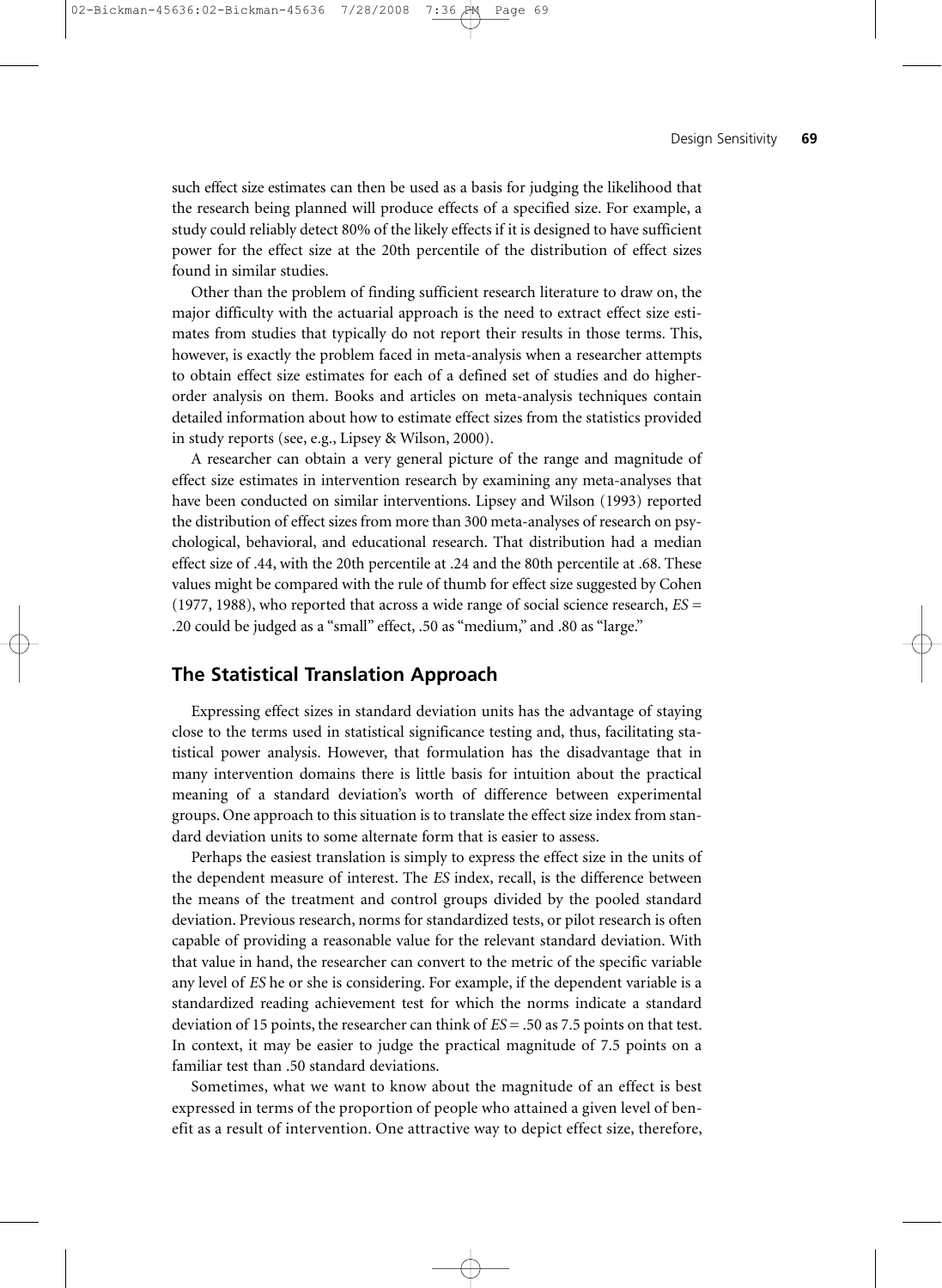is in terms of the proportion of the treatment group, in comparison to the control group, elevated over some "success" threshold by the intervention. This requires, of course, that the researcher be able to set some reasonable criterion for success on the dependent variable, but even a relatively arbitrary threshold can be used to illustrate the magnitude of the difference between treatment and control groups.

One general approach to expressing effect size in success rate terms is to set the mean of the control group distribution as the success threshold value. With symmetrical normal distributions, 50% of the control group will be below that point and 50% will be above. These proportions can be compared with those of the treatment group distribution below and above the same point for any given difference between the two distributions in standard deviation units. Figure 2.6 depicts the relationship for an effect size of *ES* = .50. In this case, 70% of the treatment group is above the mean of the control group, or, in failure rate terms, only 30% of the treated group is below the control group mean. There are various ways to construct indices of the overlap between distributions to represent effect size. This particular one corresponds to Cohen's (1977, p. 31) *U3* measure.

A variation on the percentage overlap index has been offered by Rosenthal and Rubin (1982), who used it to construct something that they call a "binominal effect size display" (BESD). They suggest that the success threshold be presumed to be at the grand median for the conjoint control and treatment distribution (line M in Figure 2.6). Though use of the grand median as a success threshold is somewhat arbitrary, it confers a particular advantage on the BESD. With normal distributions, the difference between the "success" proportions of the treatment and control groups has a simple relationship to the effect size expressed in correlational terms. In particular, when we express effect size as a correlation (*r*), the value of that correlation corresponds to the difference between the proportions of the respective distributions that are above the grand median success threshold. Effect size in standard deviation units can easily be converted into the equivalent correlation using the following formula:

$$
r = \frac{ES}{\sqrt{ES^2 + 4}}.
$$

For example, if the correlation between the independent variable and the dependent variable is .24, then the difference between the success proportions of the groups is .24, evenly divided around the .50 point, that is, .50  $\pm$  .12, or 38% success in the control group, 62% in the treatment group. More generally, the distribution with the lower mean will have .50  $-$  ( $r/2$ ) of its cases above the grand median success threshold, and the distribution with the greater mean will have .50 + (*r*/2) of its cases above that threshold. For convenience, Table 2.4 presents the BESD terms for a range of *ES* and *r* values as well as Cohen's *U3* index described above.

The most striking thing about the BESD and the *U3* representations of the effect size is the different impression that they give of the potential practical significance of a given effect from that of the standard deviation expression. For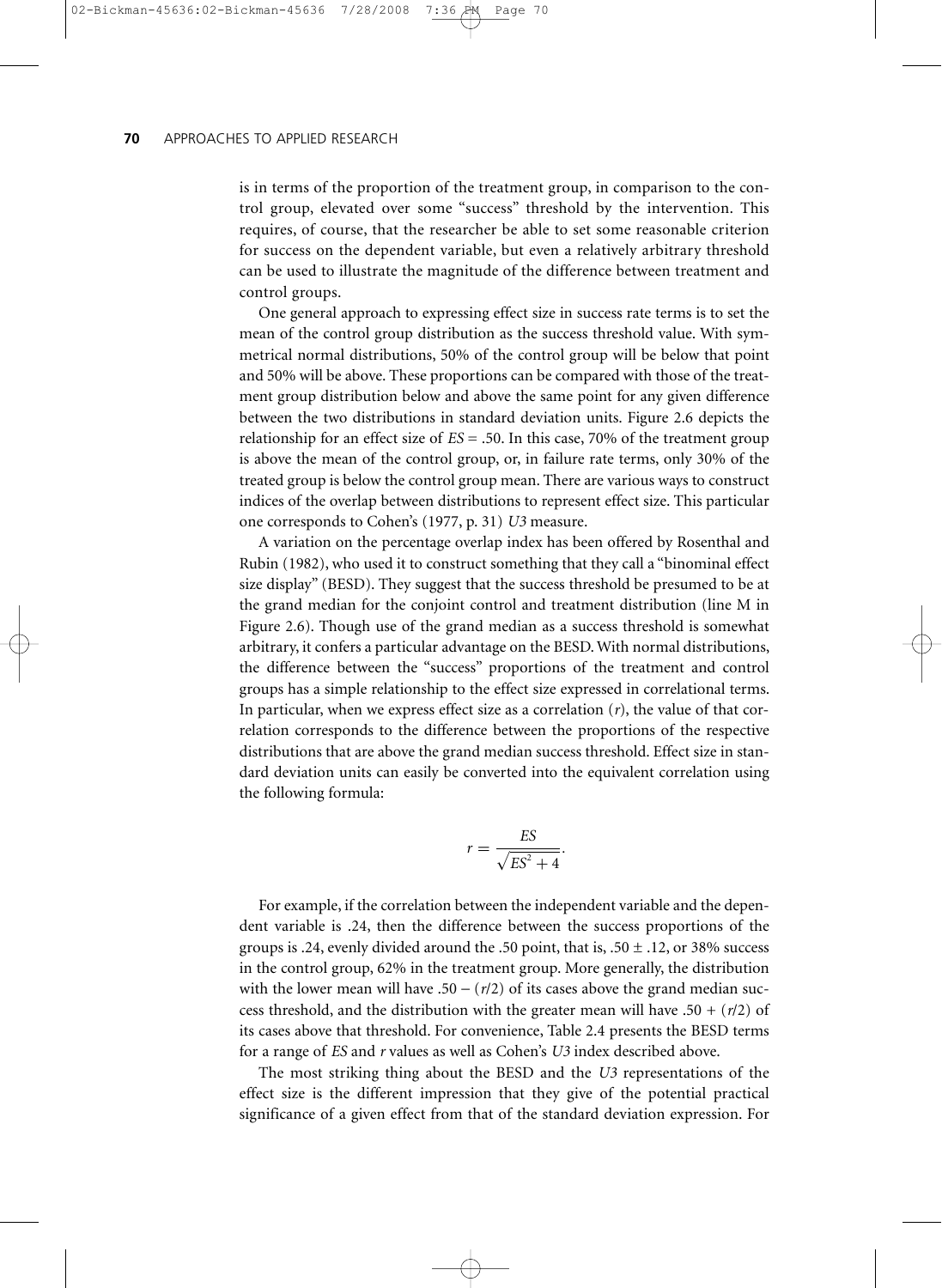



**Figure 2.6** Depiction of the Percentage of the Treatment Distribution Above the Success Threshold Set at the Mean of the Control Distribution

|      |     | U3: $%$ of T |               | <b>BESD C Versus T</b> | <b>BESD C Versus T</b> |
|------|-----|--------------|---------------|------------------------|------------------------|
| ES   | r   | Above $X_c$  | Success Rates |                        | Differential           |
| .10  | .05 | 54           | .47           | .52                    | .05                    |
| .20  | .10 | 58           | .45           | .55                    | .10                    |
| .30  | .15 | 62           | .42           | .57                    | .15                    |
| .40  | .20 | 66           | .40           | .60                    | .20                    |
| .50  | .24 | 69           | .38           | .62                    | .24                    |
| .60  | .29 | 73           | .35           | .64                    | .29                    |
| .70  | .33 | 76           | .33           | .66                    | .33                    |
| .80  | .37 | 79           | .31           | .68                    | .37                    |
| .90  | .41 | 82           | .29           | .70                    | .41                    |
| 1.00 | .45 | 84           | .27           | .72                    | .45                    |

**Table 2.4** Effect Size Equivalents for *ES, r, U3,* and BESD

example, an effect size of one fifth of a standard deviation (*ES* = .20) corresponds to a BESD success rate differential of .10—that is, 10 percentage points between the treatment and control group success rates (55% vs. 45%). A success increase of 10 percentage points on a control group baseline of 45% represents a 22% improvement in the success rate (10/45). Viewed in these terms, the same intervention effect that may appear rather trivial in standard deviation units now looks potentially meaningful.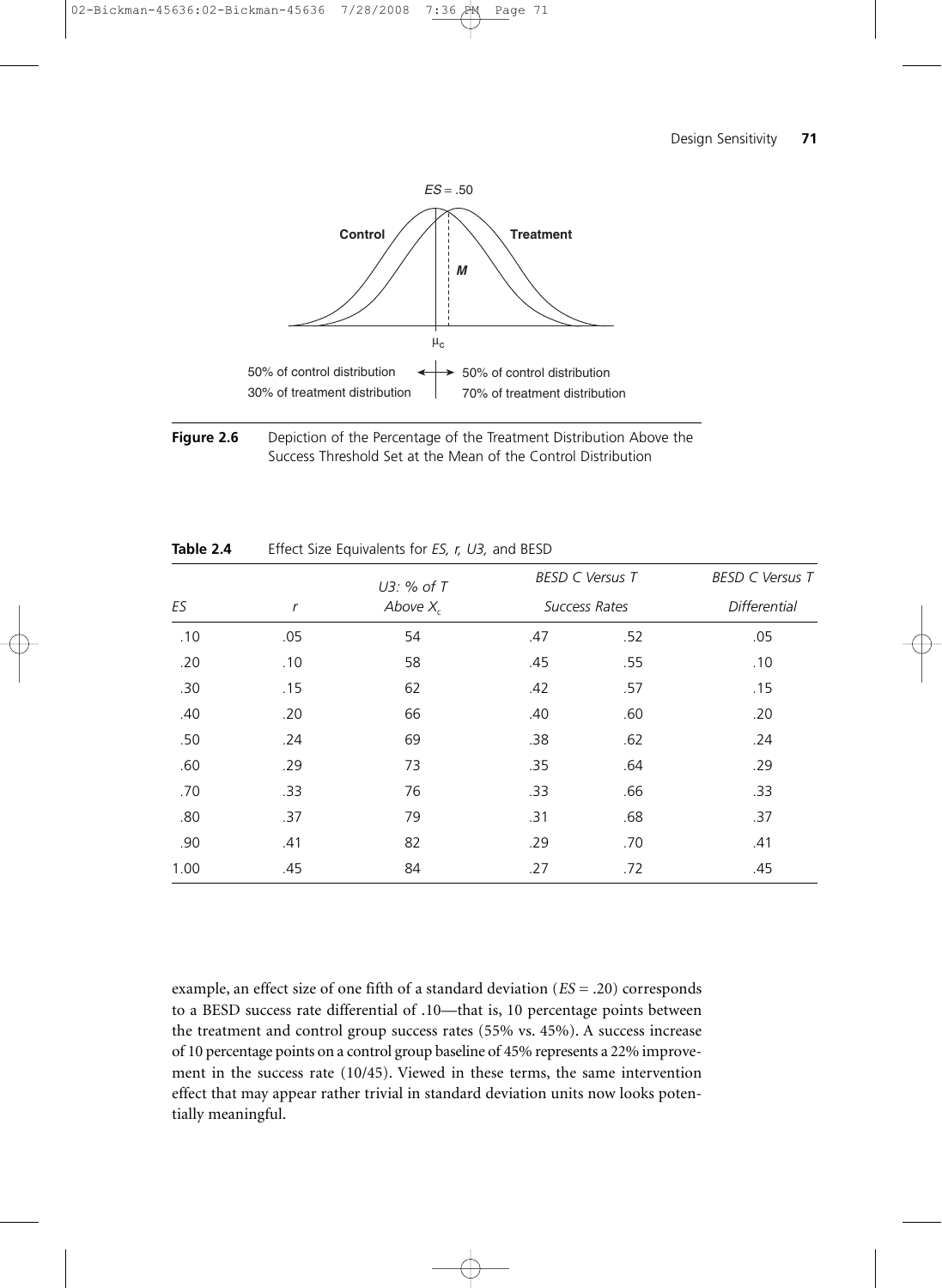# **The Criterion Contrast Approach**

Although actuarial and statistical translation approaches to assessing effect size may be useful for many purposes, they are somewhat removed from the specific context of any given intervention study. Often, the best answer to the question of what effect size has practical significance is one that is closely tied to the particular problems, populations, and measures relevant to the intervention under investigation. For example, if we could identify and measure a naturally occurring effect in the intervention context whose practical significance was easily recognized, it could be used as a criterion value or benchmark against which any expected or obtained intervention effect could be compared. What is required in the criterion group contrast approach is that some such comparison be identified and represented as a statistical effect size on the dependent measure relevant to the intervention research.

The criterion group contrast approach is best explained by an example. Consider a community mental health center in which prospective patients receive a routine diagnostic intake interview and are sorted into those judged to need, say, inpatient therapy versus outpatient therapy. This practice embodies a distinction between more serious and less serious cases and the "size" of the difference between the severity of the symptoms for these two groups that would be well understood at the practical level by those involved in community mental health settings. If we administer a functional status measure that is of interest as an outcome variable for both these groups, we could represent the difference between them as an effect size—that is, the difference between their means on that measure divided by the pooled standard deviations. Though this effect size does not represent the effect of intervention, we can nonetheless think of it in comparison with an intervention effect. That is, how successful would we judge a treatment to be that, when applied to clients as severe as the inpatient group, left them with scores similar to those of the outpatient group? Such an effect may well be judged to be of practical significance and would have recognized meaning in the treatment context. Real or anticipated intervention effects can thus be compared with this criterion contrast value as a way of judging their practical significance.

Reasonable criterion comparisons are often surprisingly easy to find in applied settings. All one needs to create a criterion contrast are, first, two groups whose difference on the variable of interest is easily recognized and, second, the result of measurement on that variable. It is also desirable to use groups that resemble, as much as possible, those samples likely to be used in any actual intervention research. Some of the possibilities for criterion contrasts that frequently occur in practical settings include the following:

• Eligible versus ineligible applicants for service where eligibility is determined primarily on the basis of judged need or severity. For example, a contrast on economic status might compare those who do not qualify for food stamps with those who do.

• Sorting of intervention recipients into different service or diagnostic categories based on the severity of the problems to be treated. For example, a contrast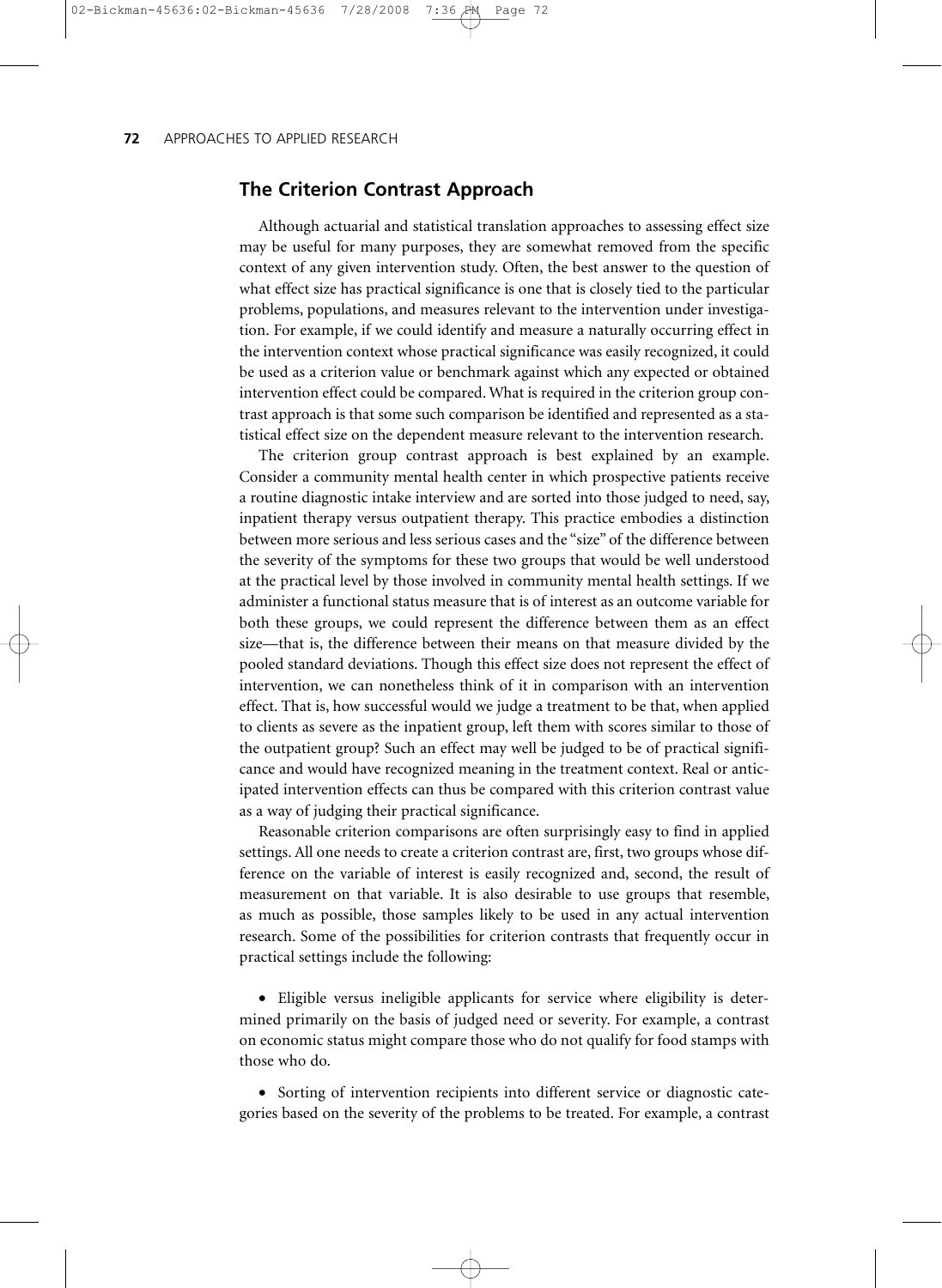on literacy might compare those adult education students enrolled in remedial reading classes with those enrolled in other kinds of classes.

• Categories of termination status after intervention. For example, a contrast on functional status measures might compare those patients judged by physical therapists to have had successful outcomes with those judged to have had unsuccessful outcomes.

• Comparison of "normal" individuals with those who have the target problem. For example, a contrast on delinquent behavior could compare the frequency of self-reported delinquency for a sample of males arrested by the police with that of similar-age males from a general high school sample.

• Maturational differences and/or those occurring with usual service. For example, a contrast on mathematics achievement might compare the achievement test scores of third graders with those of fifth graders.

# **Conclusion**

Attaining adequate statistical power in intervention research is not an easy matter. The basic dilemma is that high power requires a large effect size, a large sample size, or both. Despite their potential practical significance, however, the interventions of interest all too often produce modest statistical effects, and the samples on which they can be studied are often of limited size. Intervention researchers need to learn to live responsibly with this problem. The most important elements of a coping strategy are recognizing the predicament and attempting to overcome it in every possible way during the design phase of a study. The keys to designing sensitive intervention research are an understanding of the factors that influence statistical power and the adroit application of that understanding to the planning and implementation of each study undertaken. As an aid to recall and application, Table 2.5 lists the factors discussed in this chapter that play a role in the statistical power of experimental research along with some others of an analogous sort.

### **Table 2.5** Factors That Work to Increase Statistical Power in Treatment Effectiveness Research

### **Independent variable**

Strong treatment, high dosage in the treatment condition Untreated or low-dosage control condition for high contrast with treatment Treatment integrity; uniform application of treatment to recipients Control group integrity; uniform control conditions for recipients

### **Study participants**

Large sample size (or number of clusters in the case of multilevel research) in each experimental condition

*(Continued)*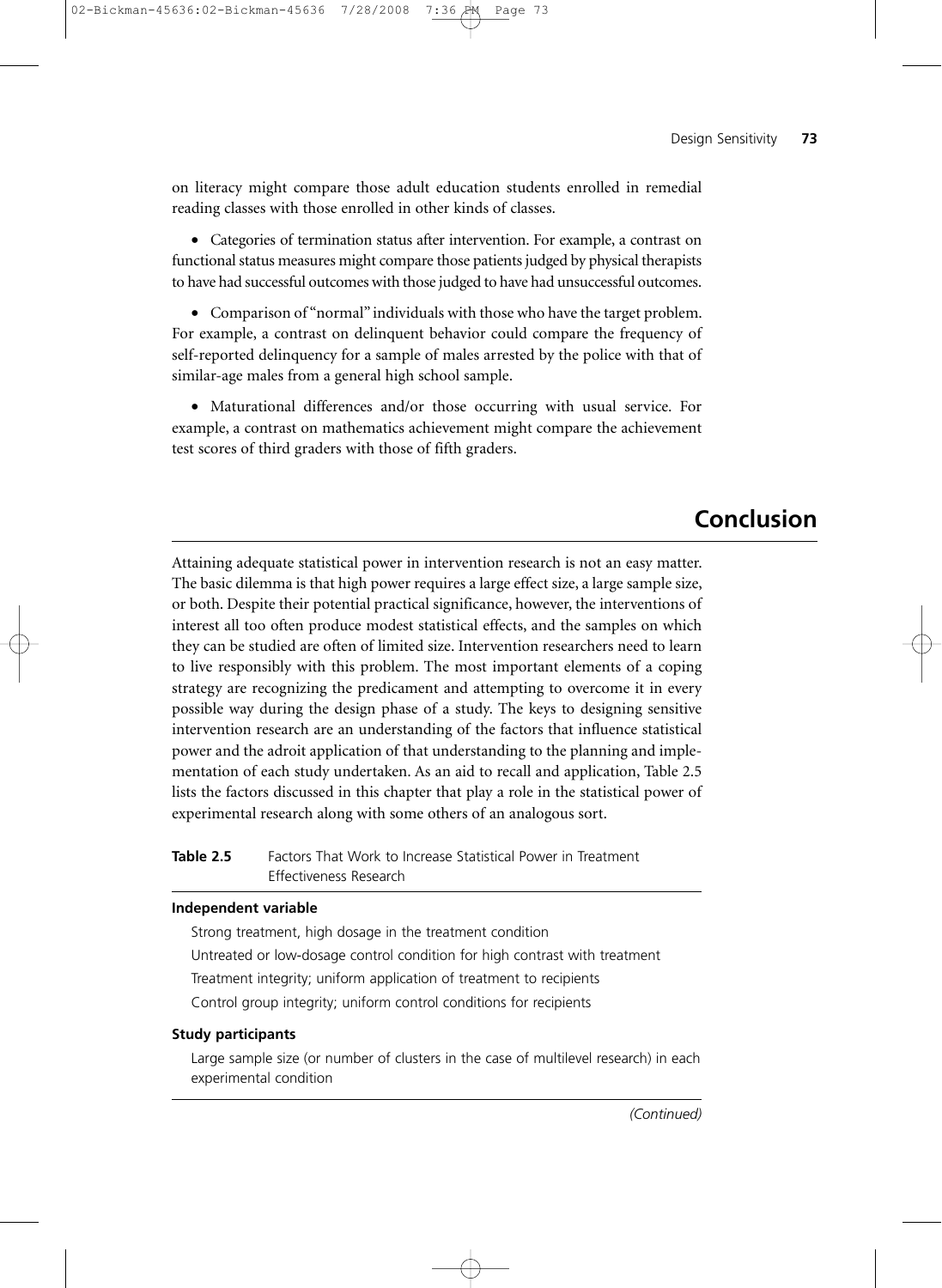#### **Table 2.5** (Continued)

Deploying limited participants into few rather than many experimental groups Little initial heterogeneity on the dependent variable Measurement or variance control of participant heterogeneity Differential participant response accounted for statistically (interactions)

#### **Dependent variables**

Validity for measuring characteristic expected to change Validity, sensitivity for change on characteristic measured Fine-grained units of measurement rather than coarse or categorical No floor or ceiling effects in the range of expected response Mastery or criterion-oriented rather than individual differences measures Inherent reliability in measure, unresponsiveness to irrelevant factors Consistency in measurement procedures Aggregation of unreliable measures Timing of measurement to coincide with peak response to treatment

#### **Statistical analysis**

Larger alpha for significance testing Significance tests for graduated scores, not ordinal or categorical Statistical variance control; blocking, ANCOVA, interactions

# **Discussion Questions**

1. In your area of research, which type of error (Type I or Type II) typically carries more serious consequences? Why?

2. In your field, would it ever be sensible to perform a one-tailed significance test? Why or why not?

3. In your field, what are some typical constructs that would be of interest as outcomes, and how are those constructs usually measured? What are the pros and cons of these measures in terms of validity for measuring change, reliability, and discrimination of individual differences?

4. In your research, what are some extraneous factors that are likely to be correlated with your dependent variables? Which of these are measurable so that they might be included as covariates in a statistical analysis?

5. What are some ways that you might measure implementation of an intervention in your field of research? Is it likely that interventions in your field are delivered uniformly to all participants?

6. Is the use of "no treatment" control groups (groups that receive no form of intervention) typically possible in your field? Why or why not?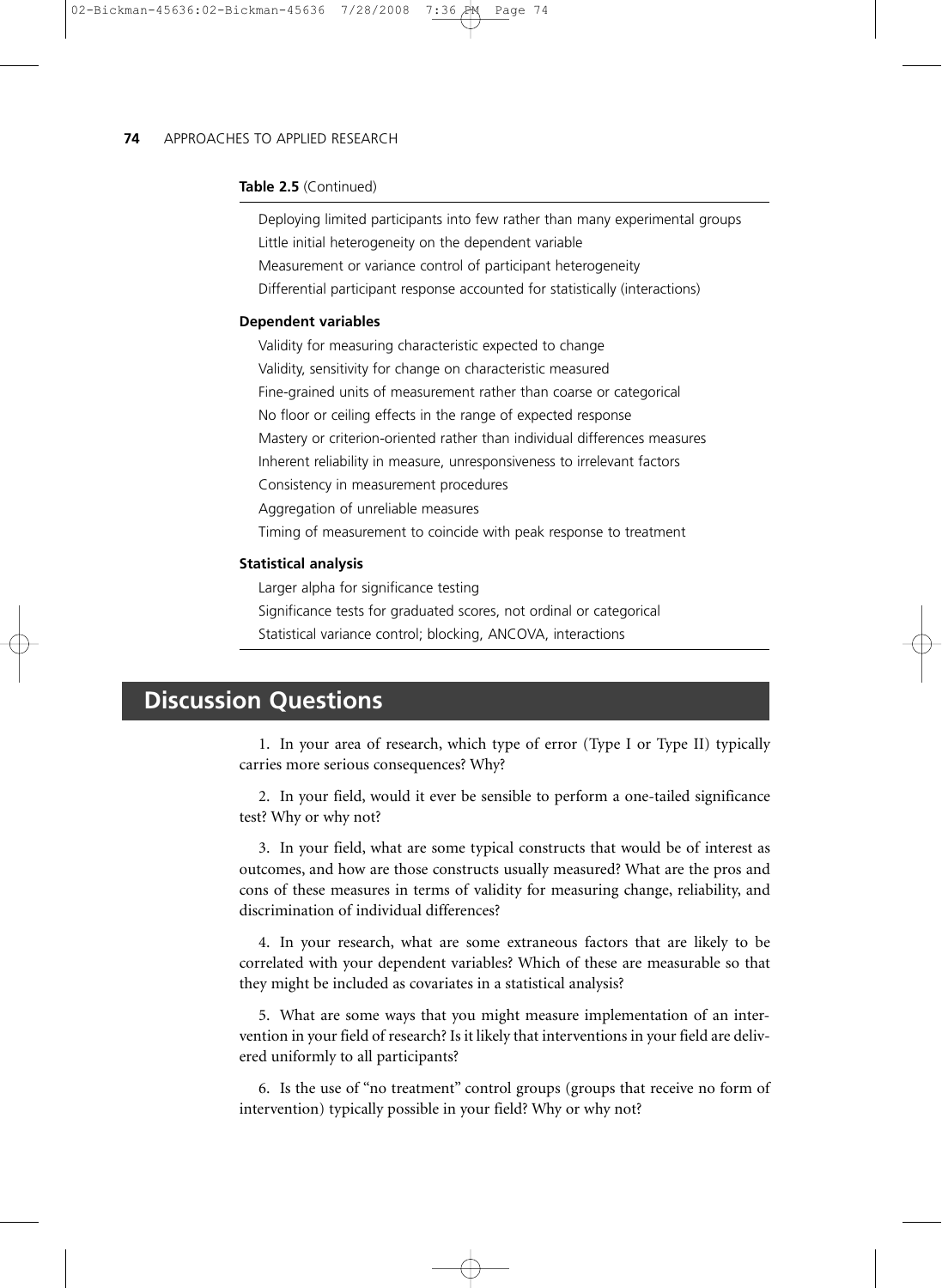7. In your field, are interventions typically delivered to individual participants, or to groups of participants such as classrooms, neighborhoods, etc.? If interventions are delivered to groups, do researchers normally use analytical techniques that take this into account?

8. If you were designing a study in which an intervention was to be delivered to groups (clusters) of participants, would you be better off, in terms of statistical power, collecting data on a large number of individuals within each cluster or on a smaller number of individuals in a larger number of clusters?

9. Imagine you conduct a study testing an intervention that is designed to increase the intelligence of children. You have access to a very large number of children and, thus, have adequate power to detect an effect size of .03. At the end of the intervention, the average IQ score of children in your control group is 100.0, and the average IQ score of children in your intervention group is 100.5. This difference in IQ scores is statistically significant. What do you conclude from your study?

# **Exercises**

1. Look up four or five recent studies with treatment/control comparisons in your area of research and calculate the effect sizes they report. What is the average effect size, and what is the range of effect sizes? If you were designing a similar study, what is the minimum effect size that you would consider meaningful to detect?

2. Using the power chart in Figure 2.1, determine the power to detect an effect size of .70 with 20 participants per group, given a two-tailed  $\alpha$  of .05. How many participants per group would you need to attain .90 power to detect the same effect size?

3. You are designing a study examining gains on a standardized test of academic achievement and your research leads you to believe that you can expect an effect size of .30 (assume the intervention group mean will be 105, the control group mean 100, and the shared standard deviation 15). Unfortunately, constraints on your resources require a design that is able to detect a minimum effect size of .60. If you were to add a covariate to your model to increase power, how strongly must that covariate be correlated with academic achievement to give you adequate power, given your design constraints?

# **References**

Bloom, H. S. (1995). Minimum detectable effects: A simple way to report the statistical power of experimental designs. *Evaluation Review, 19*(5), 547–556.

Bloom, H. S. (2005). Randomizing groups to evaluate place-based programs. In H. S. Bloom (Ed.), *Learning more from social experiments: Evolving analytic approaches* (pp. 115–172). New York: Russell Sage Foundation.